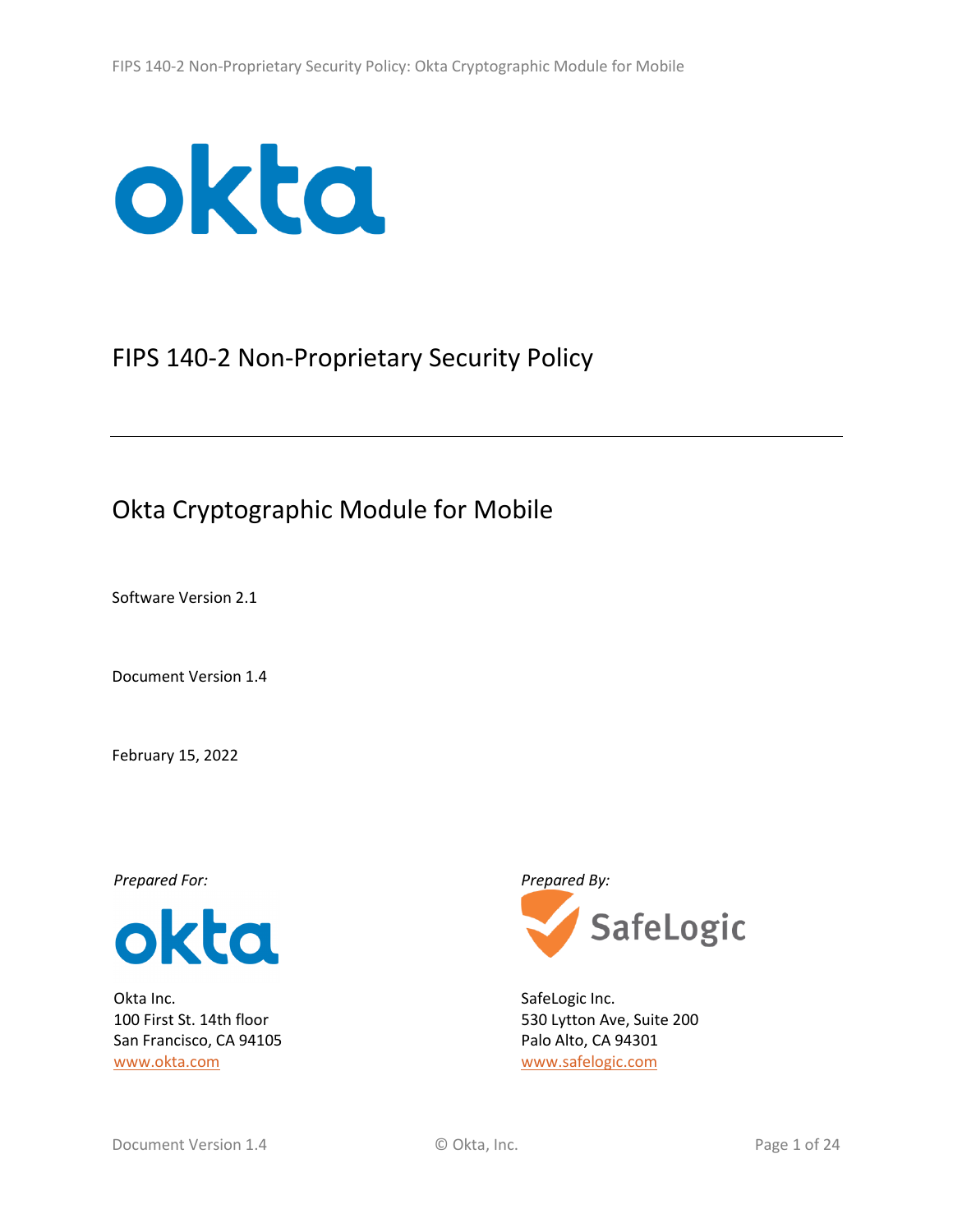## <span id="page-1-0"></span>**Abstract**

This document provides a non-proprietary FIPS 140-2 Security Policy for Okta Cryptographic Module for Mobile.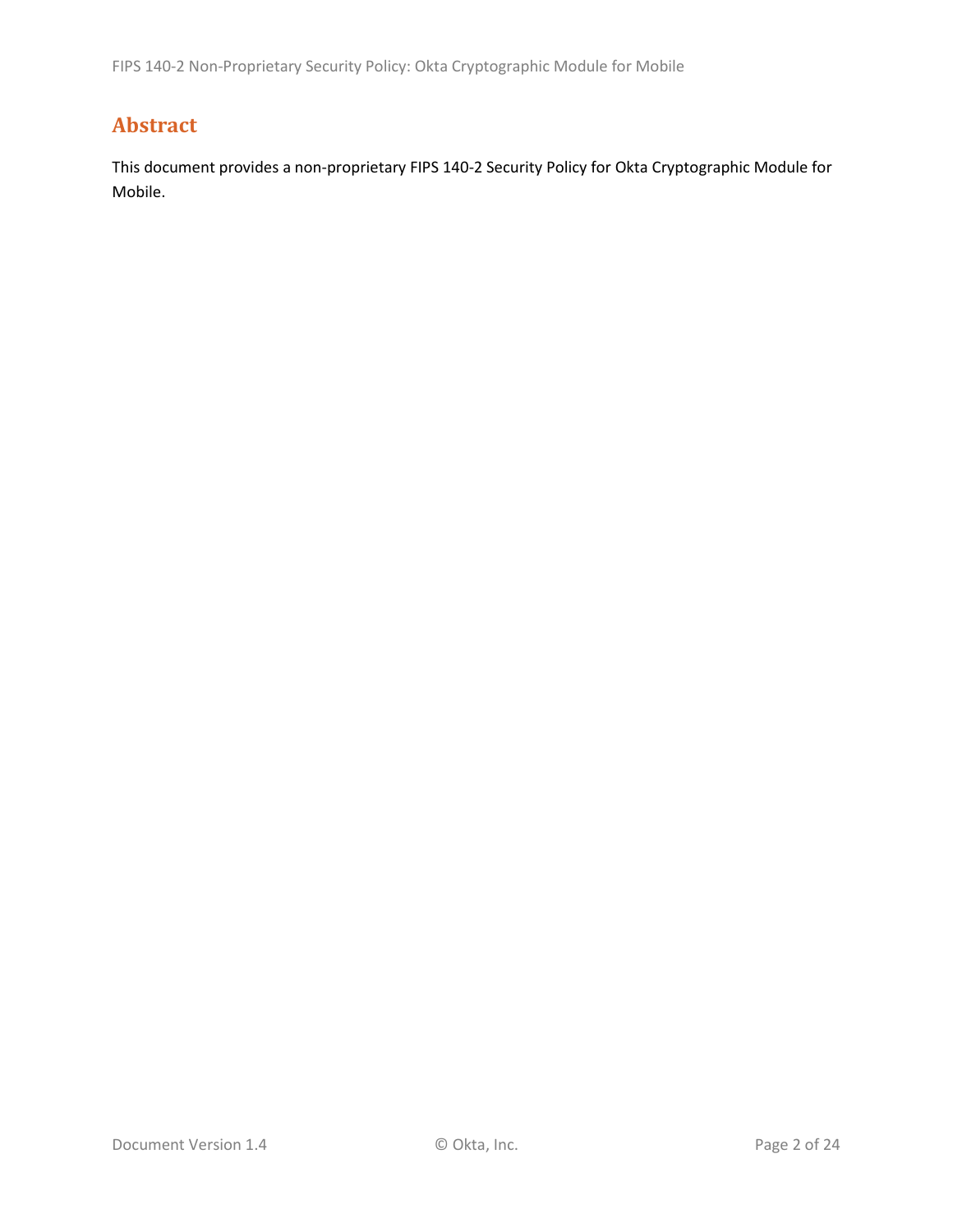# **Table of Contents**

| 1              |       |                                                                                                 |  |  |
|----------------|-------|-------------------------------------------------------------------------------------------------|--|--|
|                | 1.1   |                                                                                                 |  |  |
|                | 1.2   |                                                                                                 |  |  |
|                | 1.3   |                                                                                                 |  |  |
|                | 1.4   |                                                                                                 |  |  |
|                | 1.5   |                                                                                                 |  |  |
| $\overline{2}$ |       |                                                                                                 |  |  |
|                | 2.1   |                                                                                                 |  |  |
|                | 2.1.1 |                                                                                                 |  |  |
|                | 2.1.2 |                                                                                                 |  |  |
|                | 2.1.3 |                                                                                                 |  |  |
|                | 2.2   |                                                                                                 |  |  |
|                | 2.3   |                                                                                                 |  |  |
|                | 2.3.1 |                                                                                                 |  |  |
|                | 2.3.2 |                                                                                                 |  |  |
|                | 2.4   |                                                                                                 |  |  |
|                | 2.5   |                                                                                                 |  |  |
|                | 2.6   |                                                                                                 |  |  |
|                | 2.6.1 |                                                                                                 |  |  |
|                | 2.6.2 | Key/Critical Security Parameter (CSP) Authorized Access and Use by Role and Service/Function 20 |  |  |
|                | 2.6.3 |                                                                                                 |  |  |
|                | 2.6.4 |                                                                                                 |  |  |
|                | 2.7   |                                                                                                 |  |  |
|                | 2.7.1 |                                                                                                 |  |  |
|                | 2.7.2 |                                                                                                 |  |  |
|                | 2.7.3 |                                                                                                 |  |  |
|                | 2.8   |                                                                                                 |  |  |
| 3              |       |                                                                                                 |  |  |
|                | 3.1   |                                                                                                 |  |  |
|                | 3.1.1 |                                                                                                 |  |  |
|                | 3.1.2 |                                                                                                 |  |  |
|                | 3.2   |                                                                                                 |  |  |
|                | 3.2.1 |                                                                                                 |  |  |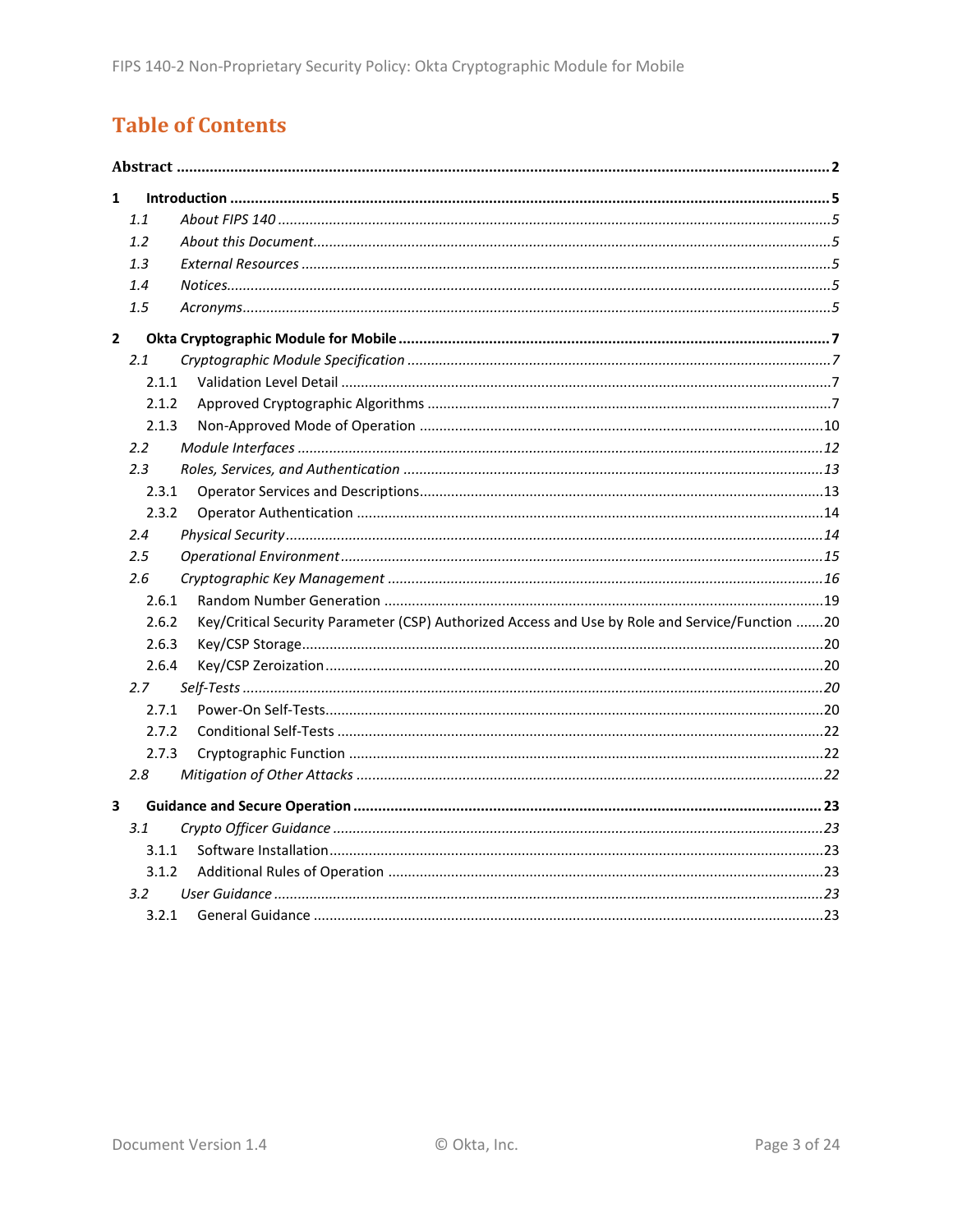## **List of Tables**

# **List of Figures**

|--|--|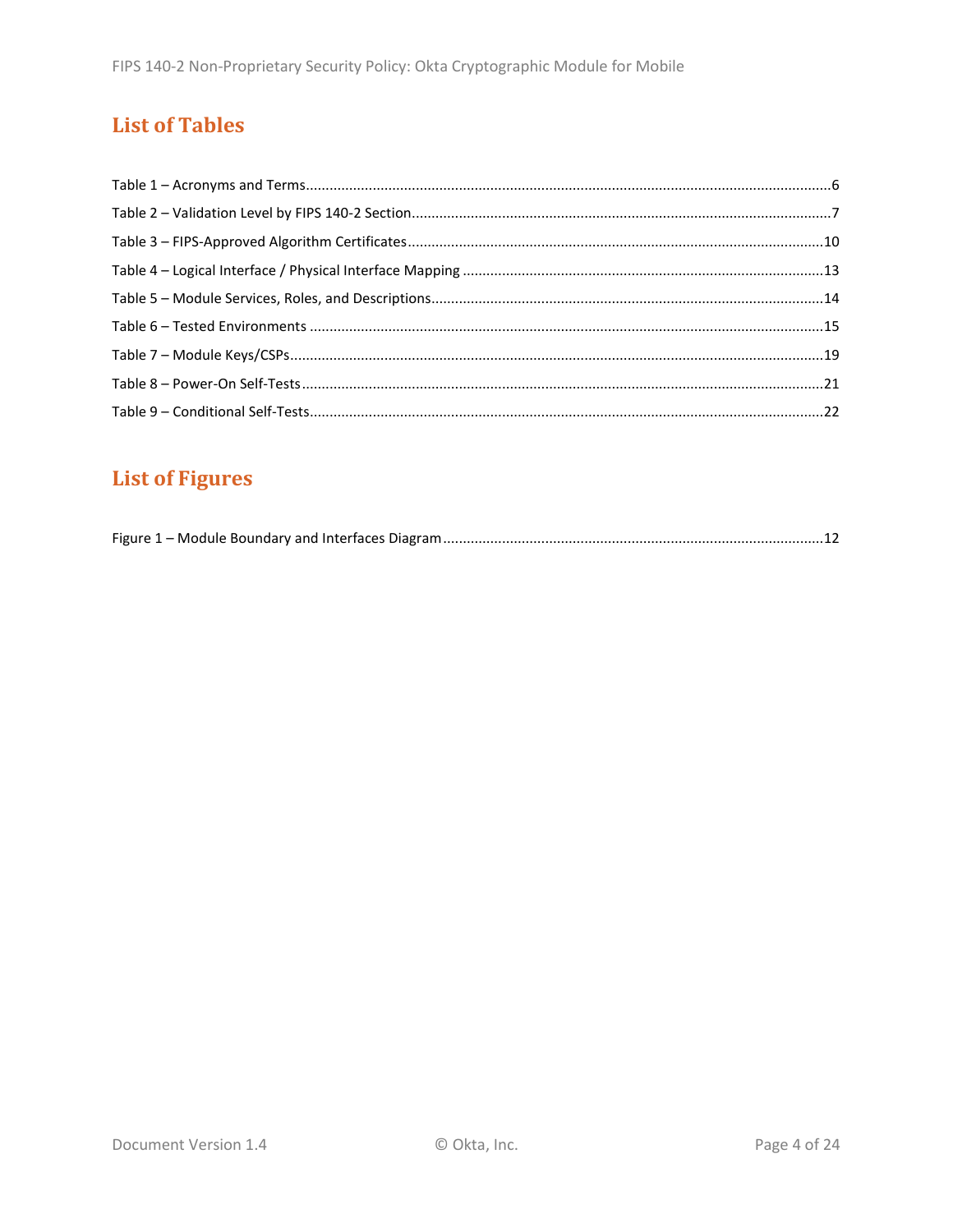## <span id="page-4-0"></span>**1 Introduction**

### <span id="page-4-1"></span>**1.1 About FIPS 140**

Federal Information Processing Standards Publication 140-2 — Security Requirements for Cryptographic Modules specifies requirements for cryptographic modules to be deployed in a Sensitive but Unclassified environment. The National Institute of Standards and Technology (NIST) and Canadian Centre for Cyber Security (CCCS) Cryptographic Module Validation Program (CMVP) run the FIPS 140 program. The NVLAP accredits independent testing labs to perform FIPS 140 testing; the CMVP validates modules meeting FIPS 140 validation. *Validated* is the term given to a module that is documented and tested against the FIPS 140 criteria.

More information is available on the CMVP website at [http://csrc.nist.gov/groups/STM/cmvp/index.html.](http://csrc.nist.gov/groups/STM/cmvp/index.html)

### <span id="page-4-2"></span>**1.2 About this Document**

This non-proprietary Cryptographic Module Security Policy for the Okta Cryptographic Module for Mobile from Okta, Inc. (Okta) provides an overview of the product and a high-level description of how it meets the security requirements of FIPS 140-2. This document contains details on the module's cryptographic keys and critical security parameters. This Security Policy concludes with instructions and guidance on running the module in a FIPS 140-2 mode of operation.

Okta Cryptographic Module for Mobile may also be referred to as the "module" in this document.

#### <span id="page-4-3"></span>**1.3 External Resources**

The Okta website [\(www.okta.com\)](http://www.okta.com/) contains information on Okta services and products. The Cryptographic Module Validation Program website contains links to the FIPS 140-2 certificate and Okta contact information.

#### <span id="page-4-4"></span>**1.4 Notices**

This document may be freely reproduced and distributed in its entirety without modification.

#### <span id="page-4-5"></span>**1.5 Acronyms**

The following table defines acronyms found in this document: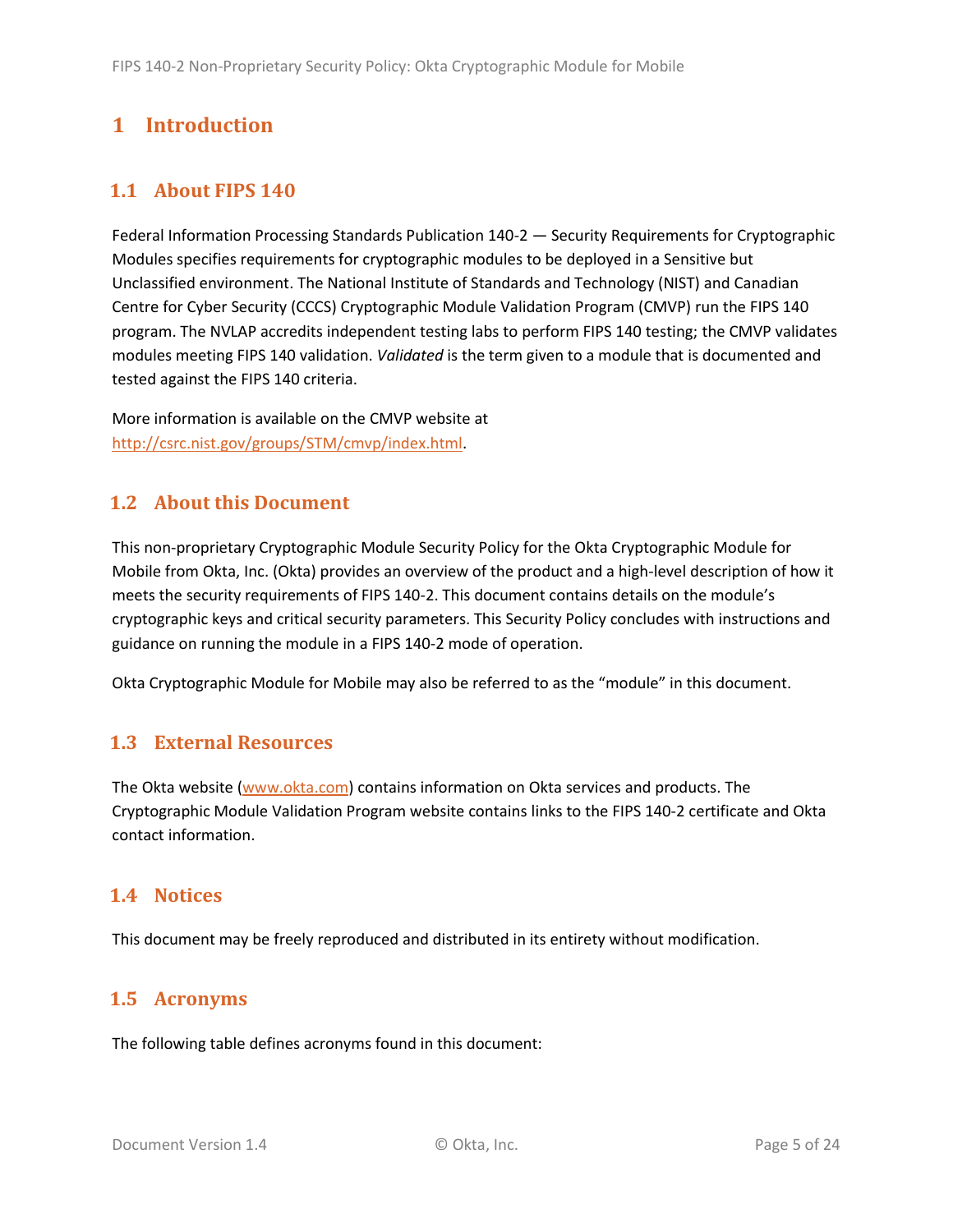| <b>Acronym</b> | <b>Term</b>                                         |  |  |  |
|----------------|-----------------------------------------------------|--|--|--|
| <b>AES</b>     | <b>Advanced Encryption Standard</b>                 |  |  |  |
| ANSI           | American National Standards Institute               |  |  |  |
| <b>API</b>     | <b>Application Programming Interface</b>            |  |  |  |
| BT             | BlueTooth                                           |  |  |  |
| <b>CMVP</b>    | Cryptographic Module Validation Program             |  |  |  |
| CO             | Crypto Officer                                      |  |  |  |
| <b>CCCS</b>    | Canadian Centre for Cyber Security                  |  |  |  |
| <b>CSP</b>     | <b>Critical Security Parameter</b>                  |  |  |  |
| <b>DES</b>     | Data Encryption Standard                            |  |  |  |
| DH             | Diffie-Hellman                                      |  |  |  |
| <b>DRBG</b>    | Deterministic Random Number Generator               |  |  |  |
| <b>DSA</b>     | Digital Signature Algorithm                         |  |  |  |
| EC             | <b>Elliptic Curve</b>                               |  |  |  |
| <b>EMC</b>     | <b>Electromagnetic Compatibility</b>                |  |  |  |
| <b>EMI</b>     | Electromagnetic Interference                        |  |  |  |
| <b>FCC</b>     | <b>Federal Communications Commission</b>            |  |  |  |
| <b>FIPS</b>    | <b>Federal Information Processing Standard</b>      |  |  |  |
| <b>GPD</b>     | <b>General Purpose Device</b>                       |  |  |  |
| GUI            | <b>Graphical User Interface</b>                     |  |  |  |
| <b>HMAC</b>    | (Keyed-) Hash Message Authentication Code           |  |  |  |
| <b>KAT</b>     | <b>Known Answer Test</b>                            |  |  |  |
| <b>MAC</b>     | <b>Message Authentication Code</b>                  |  |  |  |
| <b>MD</b>      | <b>Message Digest</b>                               |  |  |  |
| <b>NVLAP</b>   | National Voluntary Laboratory Accreditation Program |  |  |  |
| <b>NIST</b>    | National Institute of Standards and Technology      |  |  |  |
| OS             | <b>Operating System</b>                             |  |  |  |
| <b>PKCS</b>    | Public-Key Cryptography Standards                   |  |  |  |
| <b>PRNG</b>    | Pseudo Random Number Generator                      |  |  |  |
| <b>PSS</b>     | Probabilistic Signature Scheme                      |  |  |  |
| <b>RF</b>      | Radio Frequency                                     |  |  |  |
| <b>RNG</b>     | Random Number Generator                             |  |  |  |
| <b>RSA</b>     | Rivest, Shamir, and Adleman                         |  |  |  |
| <b>SHA</b>     | Secure Hash Algorithm                               |  |  |  |
| <b>SSL</b>     | Secure Sockets Layer                                |  |  |  |
| Triple-DES     | Triple Data Encryption Algorithm                    |  |  |  |
| <b>TLS</b>     | <b>Transport Layer Security</b>                     |  |  |  |
| <b>USB</b>     | <b>Universal Serial Bus</b>                         |  |  |  |

**Table 1 – Acronyms and Terms**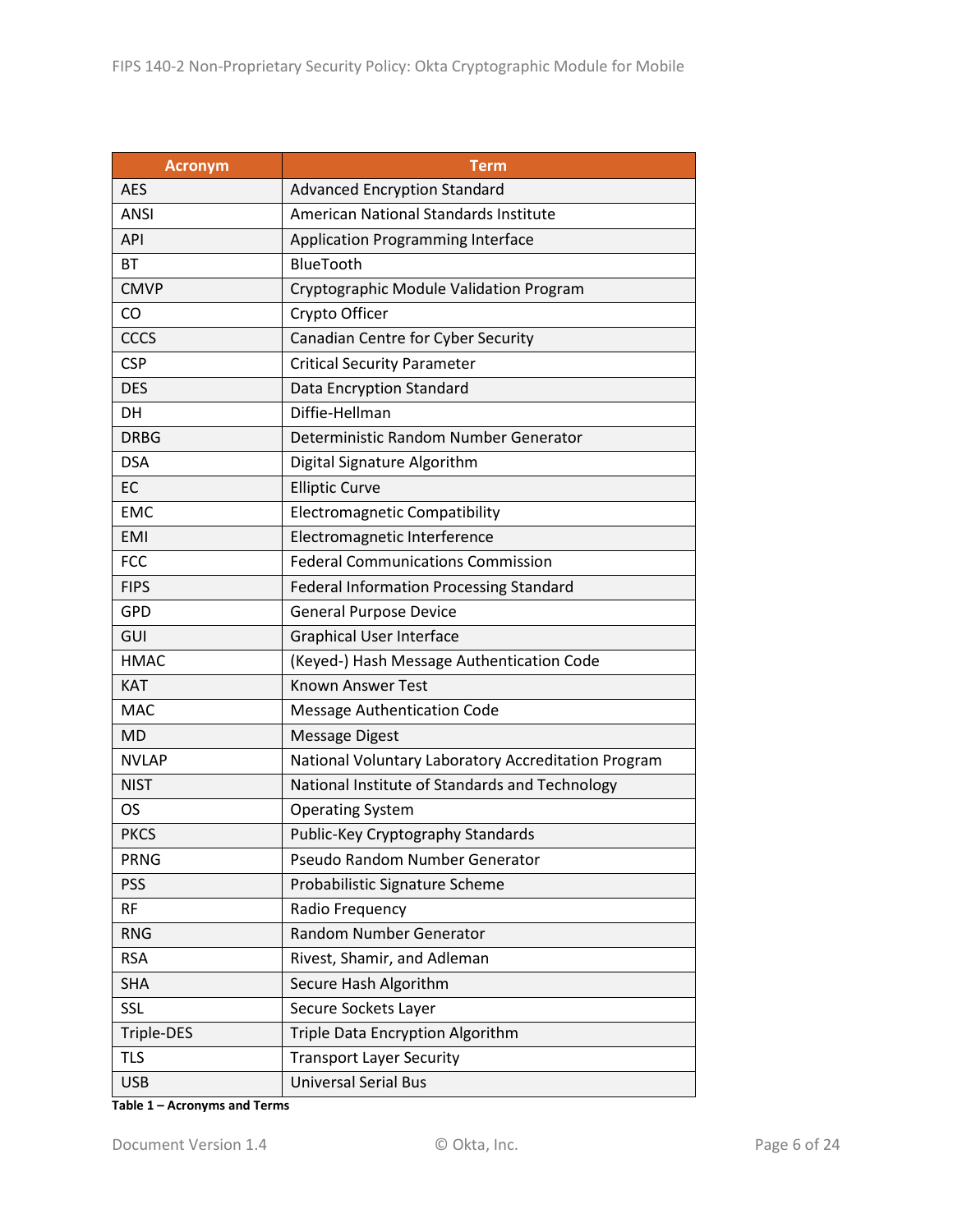## <span id="page-6-0"></span>**2 Okta Cryptographic Module for Mobile**

#### <span id="page-6-1"></span>**2.1 Cryptographic Module Specification**

The Okta Cryptographic Module for Mobile is the FIPS validated cryptographic provider for Okta Verify Android 4.4.0 (and up) and for Okta Platform/Service 2018.44 (and up). The Okta Cryptographic Module for Mobile manages functions for secure key management, data integrity, data at rest encryption, and secure communications for the Okta Multifactor Authentication solution.

The module's logical cryptographic boundary is the shared library files and their integrity check HMAC files. The module is a multi-chip standalone embodiment installed on a General Purpose Device.

All operations of the module occur via calls from host applications and their respective internal daemons/processes. As such there are no untrusted services calling the services of the module.

The module supports two modes of operation: Approved and non-Approved. The module will be in the FIPS-approved mode when all power up self-tests have completed successfully, and only Approved algorithms are invoked. See *Approved Cryptographic Algorithms* section below for a list of the supported Approved algorithms. The non-Approved mode is entered when a non-Approved algorithm is invoked. See *Non-Approved Algorithms* for a list of non-Approved algorithms.

#### <span id="page-6-2"></span>**2.1.1 Validation Level Detail**

| <b>FIPS 140-2 Section Title</b>                              | <b>Validation Level</b> |
|--------------------------------------------------------------|-------------------------|
| Cryptographic Module Specification                           |                         |
| Cryptographic Module Ports and Interfaces                    | 1                       |
| Roles, Services, and Authentication                          | 1                       |
| <b>Finite State Model</b>                                    | 1                       |
| <b>Physical Security</b>                                     | N/A                     |
| <b>Operational Environment</b>                               | 1                       |
| Cryptographic Key Management                                 | 1                       |
| Electromagnetic Interference / Electromagnetic Compatibility | 1                       |
| Self-Tests                                                   | 1                       |
| Design Assurance                                             | 3                       |
| <b>Mitigation of Other Attacks</b>                           | N/A                     |

The following table lists the level of validation for each area in FIPS 140-2:

**Table 2 – Validation Level by FIPS 140-2 Section**

#### <span id="page-6-3"></span>**2.1.2 Approved Cryptographic Algorithms**

The module's cryptographic algorithm implementations have received the following certificate numbers from the Cryptographic Algorithm Validation Program: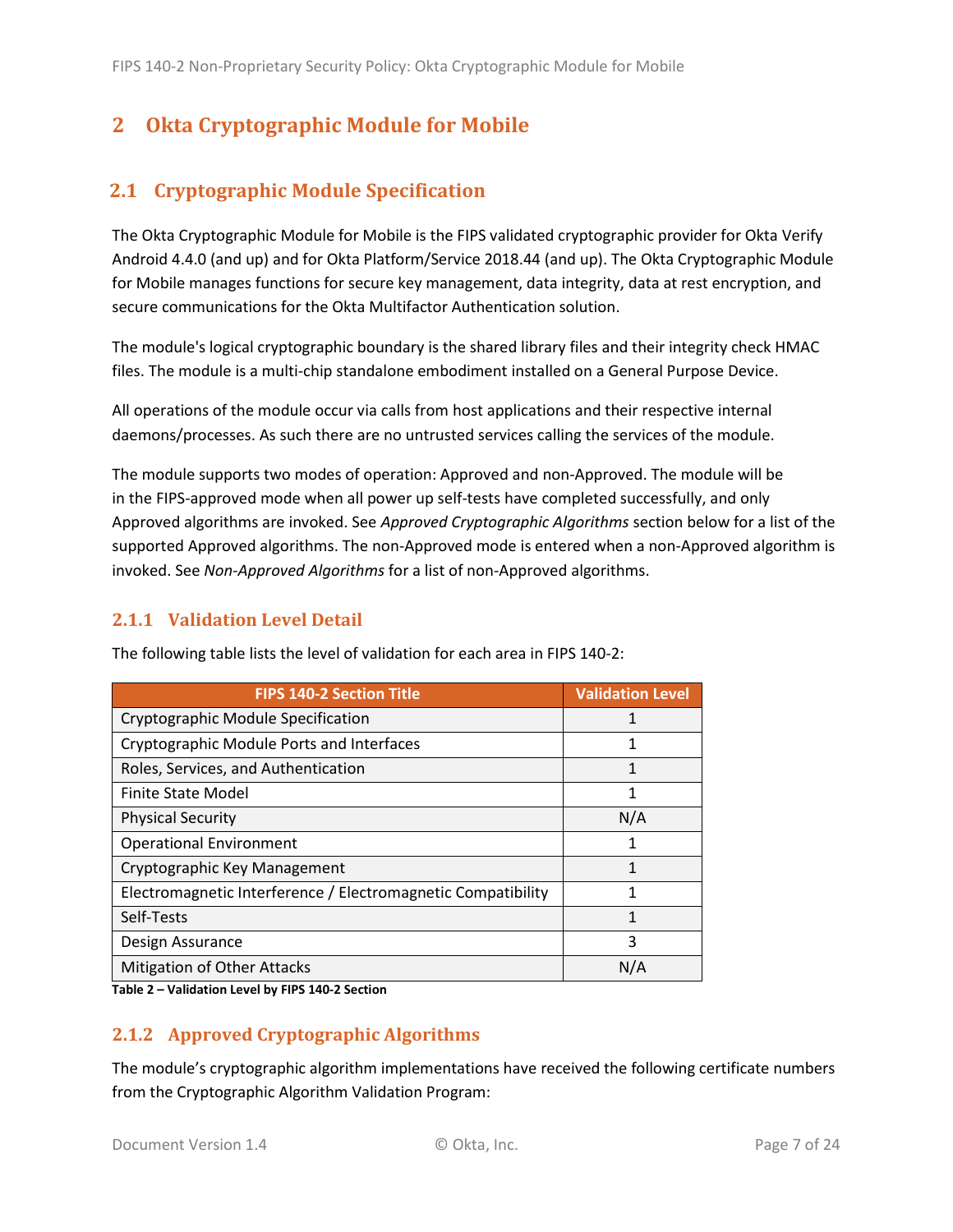|                                                                           | <b>CAVP</b>            | <b>CAVP</b>            |
|---------------------------------------------------------------------------|------------------------|------------------------|
| <b>Algorithm</b>                                                          | <b>Certificate for</b> | <b>Certificate for</b> |
|                                                                           | iOS                    | <b>Android</b>         |
| <b>AES</b>                                                                | 2126                   | 2125                   |
| ECB ( $e/d$ ; 128, 192, 256)<br>CBC (e/d; 128, 192, 256)                  |                        |                        |
| CFB1 (e/d; 128, 192, 256)                                                 |                        |                        |
| CFB8 (e/d; 128, 192, 256)                                                 |                        |                        |
| OFB (e/d; 128, 192, 256)                                                  |                        |                        |
| <b>CTR</b> ( ext only; 128, 192, 256)                                     |                        |                        |
| <b>CCM</b> (KS: 128, 192, 256)                                            |                        |                        |
| CMAC (Generation/Verification) (KS: 128, 192, 256)                        |                        |                        |
| <b>GCM</b> (KS: AES_128(e/d), AES_192(e/d), AES_256(e/d))                 |                        |                        |
| HMAC-SHA-1, HMAC-SHA-224, HMAC-SHA-256, HMAC- SHA-384, HMAC-              | 1297                   | 1296                   |
| <b>SHA-512</b>                                                            |                        |                        |
| <b>DSA</b>                                                                | 667                    | 666                    |
| FIPS 186-4                                                                |                        |                        |
| PQG Gen: 2048 & 3072 (using SHA-2)                                        |                        |                        |
| PQG Ver: 1024, 2048 & 3072 (using SHA-1 and SHA-2)                        |                        |                        |
| Key Pair: 2048-bit & 3072-bit                                             |                        |                        |
| Sig Gen: 2048-bit & 3072-bit (using SHA-2)                                |                        |                        |
| Sig Ver: 1024-bit, 2048-bit & 3072-bit (using SHA-1 and SHA-2)            |                        |                        |
| <b>ECDSA</b>                                                              | 320                    | 319                    |
| FIPS 186-4                                                                |                        |                        |
| Key Pair Generation: Curves (P-224, P-256, P-384, P-521, K-233, K-283,    |                        |                        |
| K-409, K-571, B-233, B-283, B-409 & B-571)                                |                        |                        |
| PKV: Curves All P, K & B                                                  |                        |                        |
| Sig Gen: (P-224, P-256, P-384, P-521, K-233, K-283, K-409, K-571, B-233,  |                        |                        |
| B-283, B-409 & B-571) (using SHA-2)                                       |                        |                        |
| Sig Ver: Curves P-192, P224, P-256, P-384, P-521, K-163, K-233, K-283, K- |                        |                        |
| 409, K-571, B-163, B-233, B-283, B-409 & B-571 (using SHA-1 and SHA-2)    |                        |                        |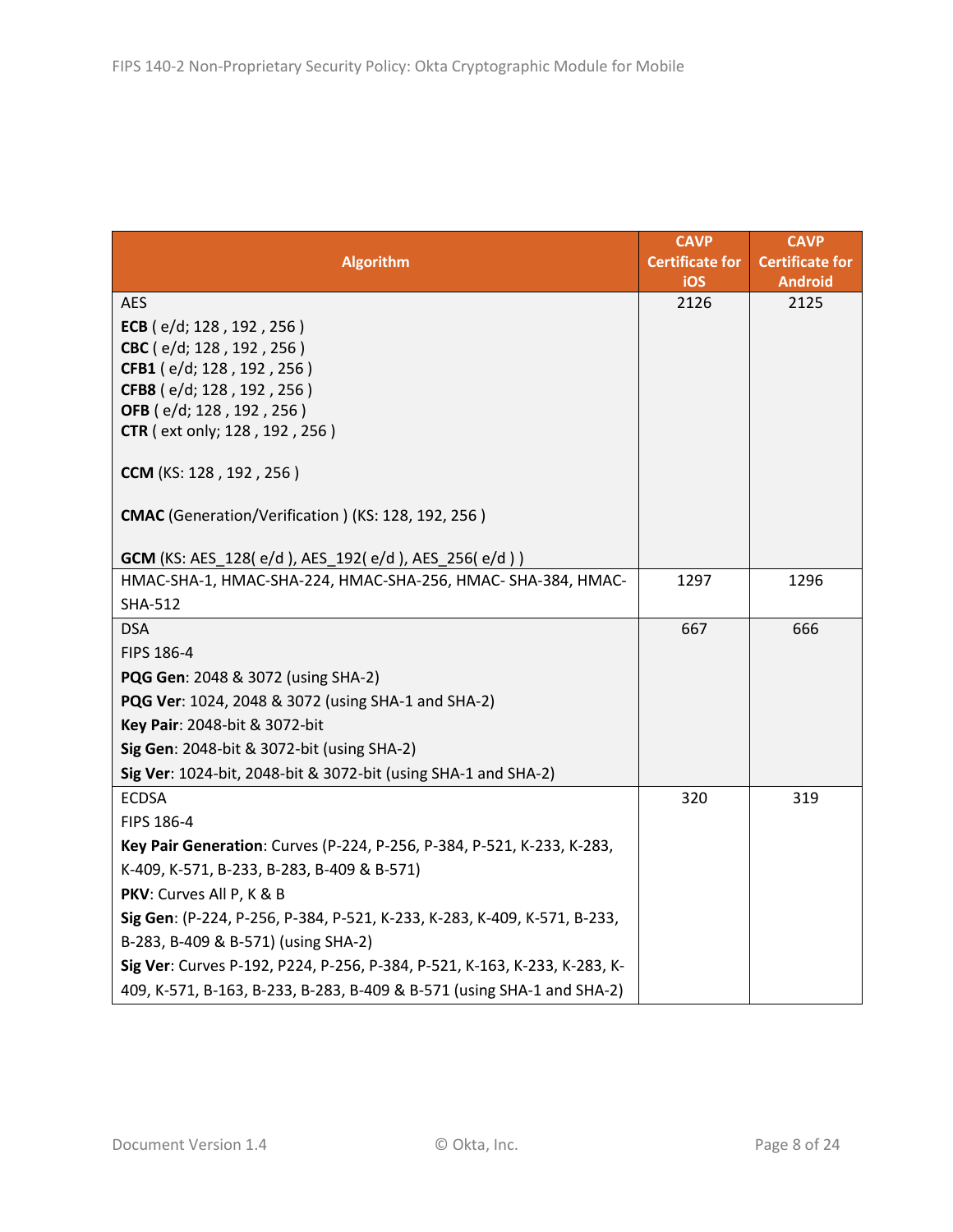|                                                                          | <b>CAVP</b>            | <b>CAVP</b>            |
|--------------------------------------------------------------------------|------------------------|------------------------|
| <b>Algorithm</b>                                                         | <b>Certificate for</b> | <b>Certificate for</b> |
|                                                                          | iOS                    | <b>Android</b>         |
| RSA (X9.31, PKCS #1.5, PSS)                                              | 1095                   | 1094                   |
| FIPS 186-2                                                               |                        |                        |
| <b>ANSIX9.31</b>                                                         |                        |                        |
| Sig Gen: 4096 bit (using SHA-2)                                          |                        |                        |
| Sig Ver: 1024-bit, 1536-bit, 2048-bit, 3072-bit, 4096-bit (any SHA size) |                        |                        |
| <b>PKCS1 V15</b>                                                         |                        |                        |
| Sig Gen: 4096-bit (using SHA-2)                                          |                        |                        |
| Sig Ver: 1024-bit, 1536-bit, 2048-bit, 3072-bit, 4096-bit (any SHA size) |                        |                        |
|                                                                          |                        |                        |
| <b>PSS</b>                                                               |                        |                        |
| Sig Gen: 4096-bit (using SHA-2)                                          |                        |                        |
| Sig Ver: 1024-bit, 1536-bit, 2048-bit, 3072-bit, 4096-bit (any SHA size) |                        |                        |
|                                                                          |                        |                        |
| FIPS 186-4                                                               |                        |                        |
| <b>ANSIX9.31</b>                                                         |                        |                        |
| Sig Gen: 2048-bit & 3072-bit (using SHA-2)                               |                        |                        |
| Sig Ver: 1024-bit, 2048-bit, & 3072-bit (any SHA size)                   |                        |                        |
|                                                                          |                        |                        |
| <b>PKCS1 V15</b>                                                         |                        |                        |
| Sig Gen: 2048-bit & 3072-bit (using SHA-2)                               |                        |                        |
| Sig Ver: 1024-bit, 2048-bit, & 3072-bit (any SHA size)                   |                        |                        |
|                                                                          |                        |                        |
| <b>PSS</b>                                                               |                        |                        |
| Sig Gen: 2048-bit & 3072-bit (using SHA-2)                               |                        |                        |
| Sig Ver: 1024-bit, 2048-bit, & 3072-bit (any SHA size)                   |                        |                        |
| SHA-1, SHA-224, SHA-256, SHA-384, SHA-512                                | 1850                   | 1849                   |
| Triple-DES                                                               | 1352                   | 1351                   |
| TECB(KO1e/d, KO2d only)                                                  |                        |                        |
| TCBC(KO 1 e/d, KO 2 d only)                                              |                        |                        |
| TCFB1(KO 1 e/d, KO 2 d only)                                             |                        |                        |
| TCFB8(KO 1 e/d, KO 2 d only)                                             |                        |                        |
| TCFB64(KO 1 e/d, KO 2 d only)                                            |                        |                        |
| TOFB(KO 1 e/d, KO 2 d only)                                              |                        |                        |
| CMAC(KS: 3-Key; Generation/Verification; Block Size(s): Full / Partial)  |                        |                        |
| SP 800-90A Rev.1 DRBG (Hash_DRBG, HMAC_DRBG, CTR_DRBG <sup>1</sup> )     | 234                    | 233                    |
| <b>CKG</b>                                                               |                        | Vendor Affirmed        |

<sup>1</sup> Note that AES-128 cannot be used in FIPS mode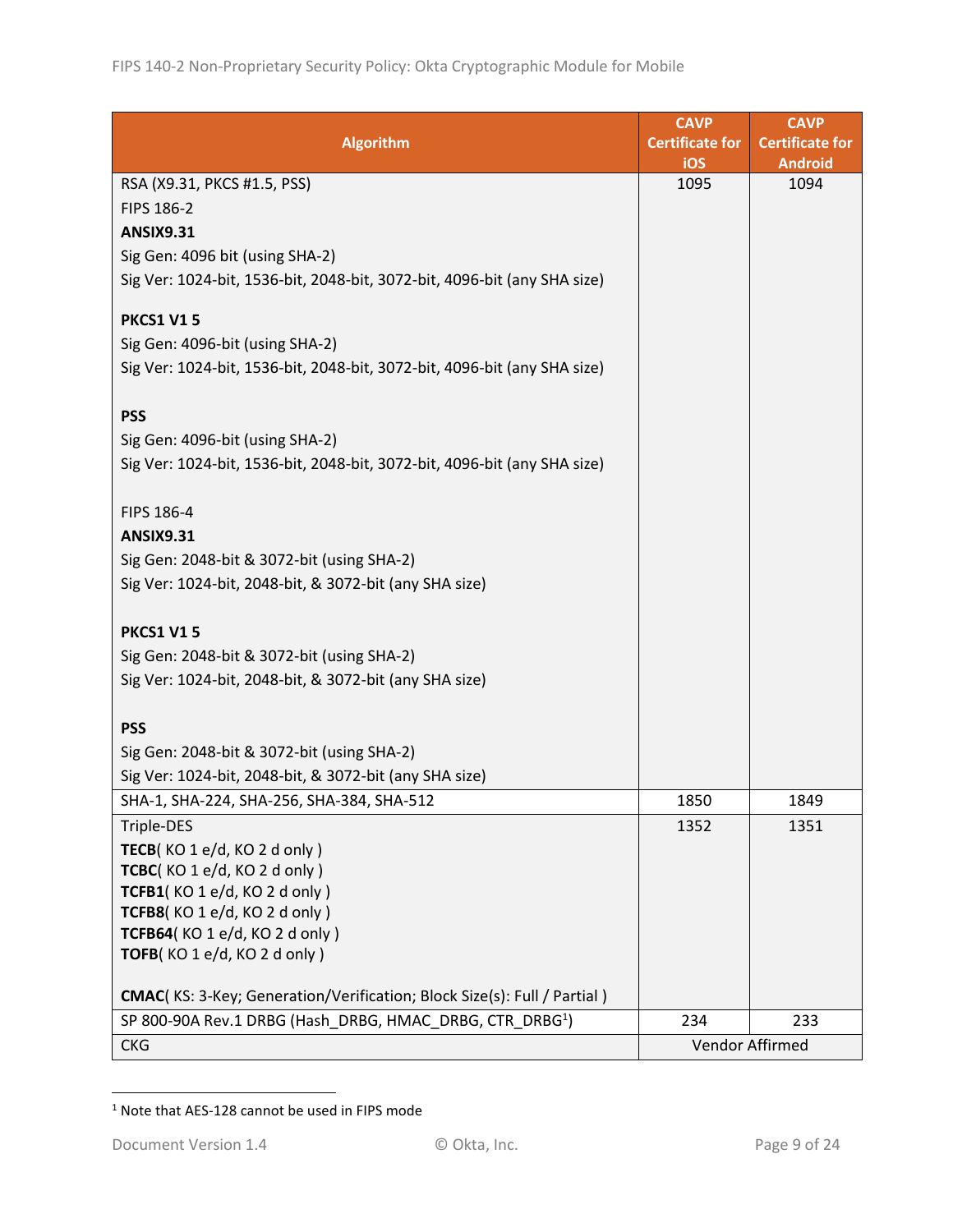#### **Table 3 – FIPS-Approved Algorithm Certificates**

#### <span id="page-9-0"></span>**2.1.3 Non-Approved Mode of Operation**

The module supports a non-approved mode of operation. The algorithms listed in this section are not to be used by the operator in the FIPS Approved mode of operation.

The following algorithms shall not be used:

- AES XTS (  $(KS: XTS_128$   $( e/d)$   $(f/p)$  )  $KS: XTS_256$   $( e/d)$   $(f/p)$  )
- EC Diffie-Hellman
- RSA (key wrapping; key establishment methodology provides up to 256 bits of encryption strength)
- GMAC

The following algorithms are disallowed as of January 1, 2016 per the NIST SP 800-131A algorithm transitions:

- Random Number Generator Based on ANSI X9.31 Appendix A.2.4
- Two-Key Triple DES Encryption
- Dual EC DRBG

The following algorithms are disallowed as of January 1, 2014 per the NIST SP 800-131A algorithm transitions:

• FIPS 186-4 DSA PQG Gen 1024-bit (any SHA size), 2048-bit & 3072-bit using SHA-1 Key Gen 1024-bit (any SHA size), 2048-bit & 3072-bit using SHA-1 Sig Gen 1024-bit (any SHA size), 2048-bit & 3072-bit using SHA-1 • FIPS 186-2 DSA PQG Gen 1024-bit (any SHA size) PQG Ver 1024-bit Key Gen 1024-bit Sig Gen 1024-bit (any SHA size), 2048-bit & 3072-bit using SHA-1 • FIPS 186-2 RSA **ANSIX9.31** Key Gen 1024 & 1536 **ANSIX9.31** Sig Gen 1024 & 1536 (any SHA size); 2048, 3072 using SHA-1 **PKCSI V1 5** Sig Gen 1024 & 1536 (any SHA size) 2048, 3072 using SHA-1 **PSS**  Sig Gen 1024 & 1536 (any SHA size) 2048, 3072 using SHA-1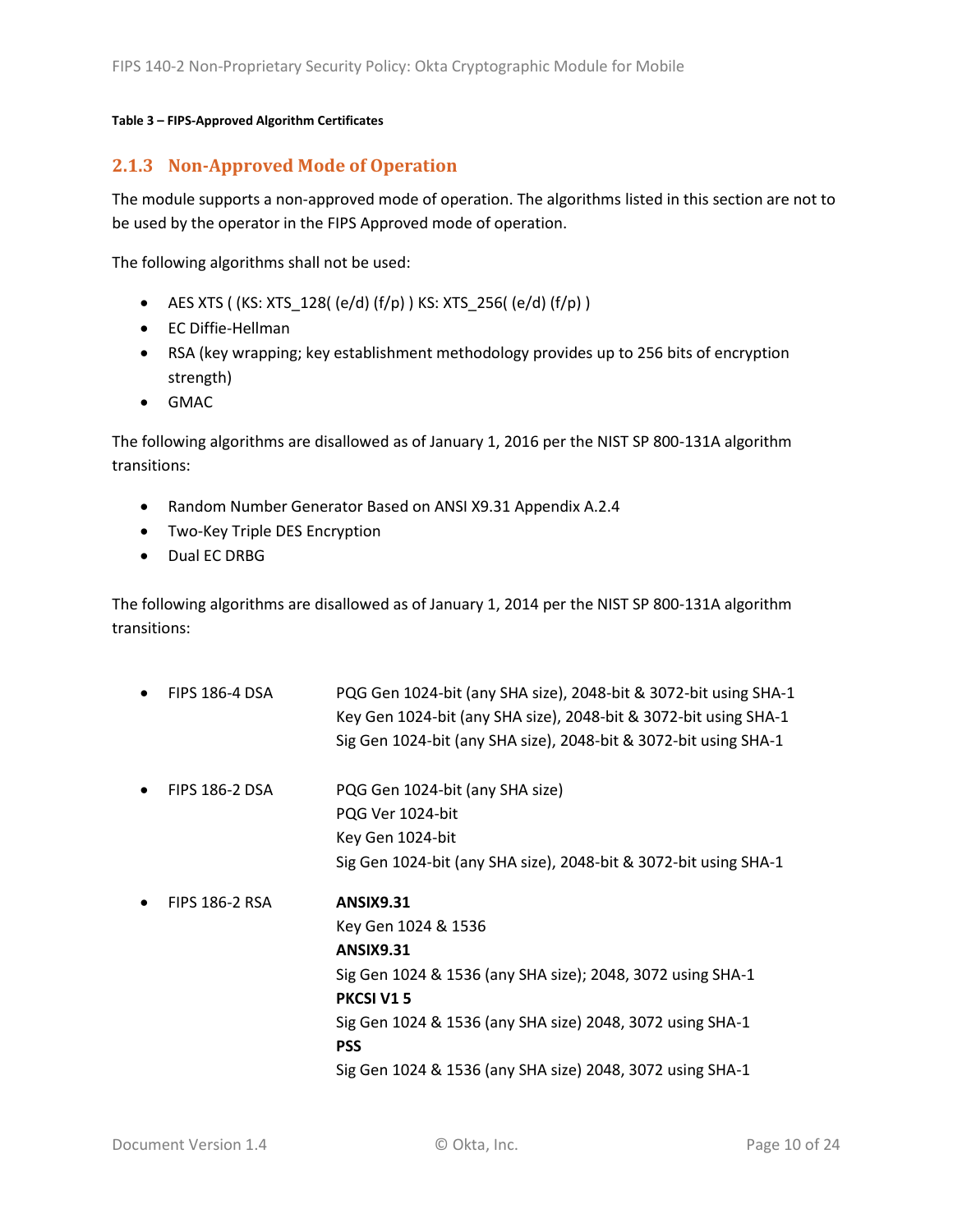- FIPS 186-4 RSA **ANSIX9.31**  Sig Gen 1024 using SHA-1 **PKCSI V1 5** Sig Gen 1024 using SHA-1 **PSS** Sig Gen 1024 using SHA-1 • FIPS 186-2 ECDSA **Key Pair Generation: Curves** P-192, K-163 & B-163 **PKV**: Curves All P, K & B **Sig Gen Curves** All P, K & B **Sig Ver**: Curves All P, K & B • FIPS 186-4 ECDSA **Key Pair Generation: Curves** P-192, K-163 & B-163 **Sig Gen Curves** P-224, P-256, P-384, P-521, K-233, K-283, K-409, K-571, B-233, B-283, B-409 & B-571 (using SHA-1) P-192, K-163 & B-163 (any SHA size)
- CVL (ECC CDH KAS)

The following algorithms are disallowed as of September 1, 2020 per the FIPS 186-2 transitions:

- FIPS 186-2 RSA (X9.31, PKCS #1.5, PSS)
	- o **ANSIX9.31**
		- Key Gen: 2048-bit, 3072-bit & 4096-bit
		- Sig Gen: 2048-bit, 3072-bit (any SHA size)
		- Sig Gen: 4096-bit using SHA-1
	- o **PKCS1 V1 5**
		- Sig Gen: 2048-bit, 3072-bit (any SHA size)
		- Sig Gen: 4096-bit using SHA-1
	- o **PSS**
		- Sig Gen: 2048-bit, 3072-bit (any SHA size)
		- Sig Gen: 4096-bit using SHA-1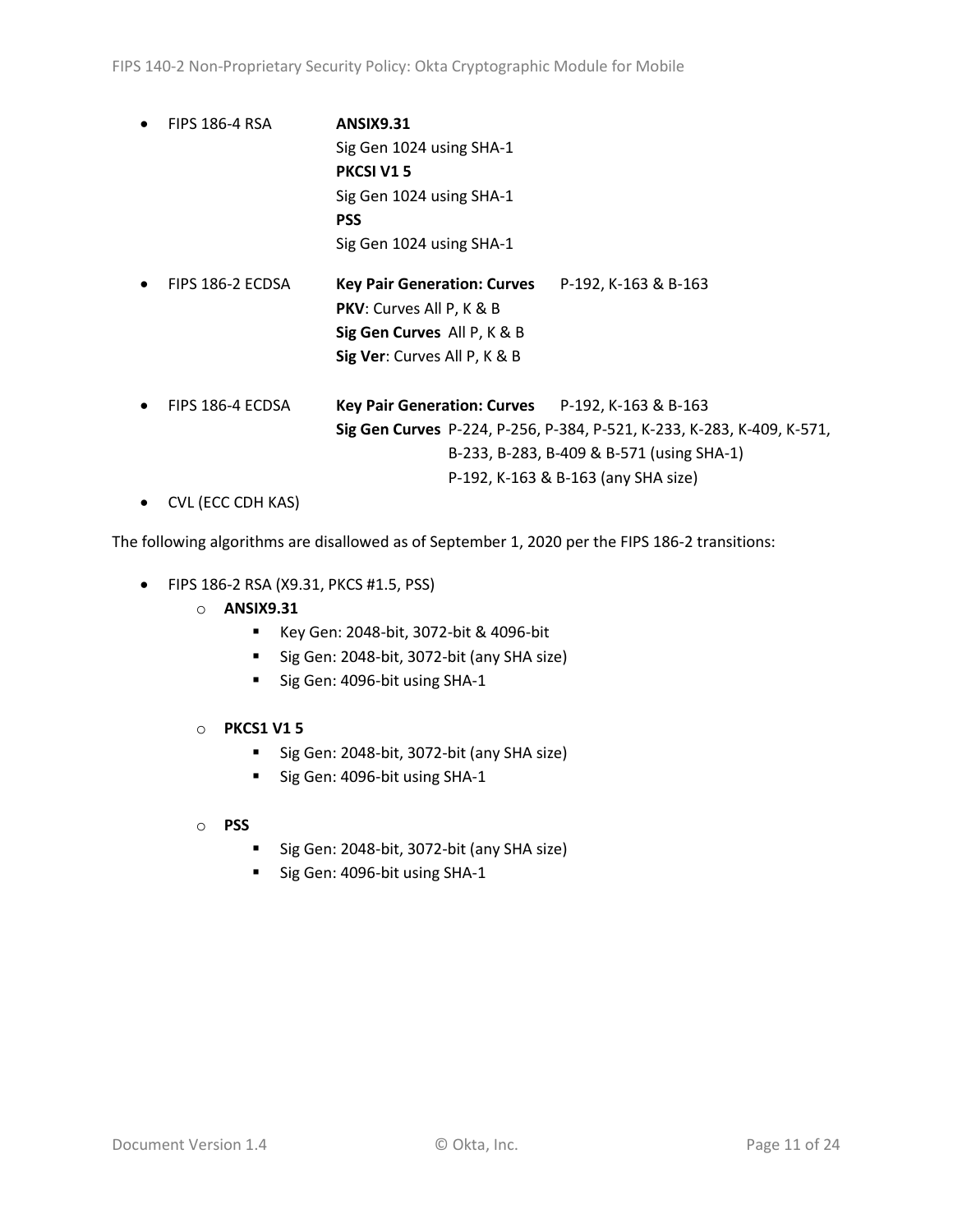FIPS 140-2 Non-Proprietary Security Policy: Okta Cryptographic Module for Mobile

### <span id="page-11-0"></span>**2.2 Module Interfaces**



The figure below shows the module's physical and logical block diagram:

<span id="page-11-1"></span>

The interfaces (ports) for the physical boundary include the Data/power port, WIFI / BT Transceiver, RF Transceiver, and LCD. When operational, the module does not transmit any information across these physical ports because it is a software cryptographic module. Therefore, the module's interfaces are purely logical and are provided through the Application Programming Interface (API) that a calling daemon can operate. The logical interfaces expose services that applications directly call, and the API provides functions that may be called by a referencing application (see Sectio[n 2.3](#page-12-0) – [Roles, Services, and](#page-12-0)  [Authentication](#page-12-0) for the list of available functions). The module distinguishes between logical interfaces by logically separating the information according to the defined API.

The API provided by the module is mapped onto the FIPS 140- 2 logical interfaces: data input, data output, control input, and status output. Each of the FIPS 140- 2 logical interfaces relates to the module's callable interface, as follows: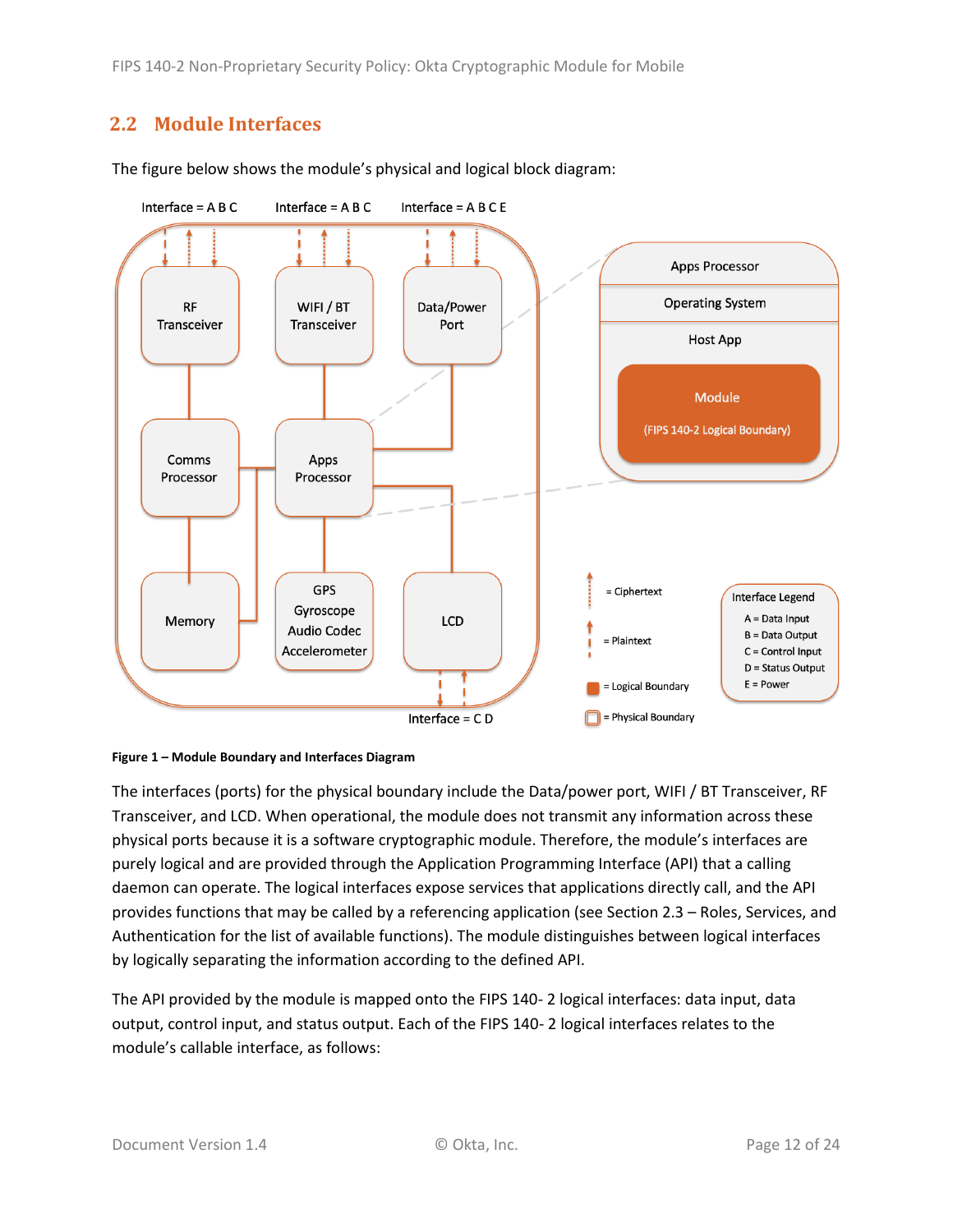| FIPS 140-2 Interface | <b>Logical Interface</b>          | <b>Module Physical Interface</b> |
|----------------------|-----------------------------------|----------------------------------|
| Data Input           | Input parameters of API function  | Data/power port                  |
|                      | calls                             | WIFI / BT Transceiver            |
|                      |                                   | <b>RF Transceiver</b>            |
| Data Output          | Output parameters of API function | Data/power port                  |
|                      | calls                             | WIFI / BT Transceiver            |
|                      |                                   | <b>RF Transceiver</b>            |
| Control Input        | API function calls                | Data/power port                  |
|                      |                                   | WIFI / BT Transceiver            |
|                      |                                   | <b>RF Transceiver</b>            |
|                      |                                   | <b>LCD</b>                       |
| <b>Status Output</b> | For FIPS mode, function calls     | <b>LCD</b>                       |
|                      | returning status information and  |                                  |
|                      | return codes provided by API      |                                  |
|                      | function calls.                   |                                  |
| Power                | None                              | Data/power port                  |

**Table 4 – Logical Interface / Physical Interface Mapping**

As shown in Figure 1 – [Module Boundary and Interfaces Diagram](#page-11-1) and Table 5 – Module [Services, Roles,](#page-13-2) [and Descriptions,](#page-13-2) the output data path is provided by the data interfaces and is logically disconnected from processes performing key generation or zeroization. No key information will be output through the data output interface when the module zeroizes keys.

#### <span id="page-12-0"></span>**2.3 Roles, Services, and Authentication**

The module supports a Crypto Officer and a User role. The module does not support a Maintenance role. The User and Crypto-Officer roles are implicitly assumed by the entity accessing services implemented by the Module.

#### <span id="page-12-1"></span>**2.3.1 Operator Services and Descriptions**

The module supports services that are available to users in the various roles. All of the services are described in detail in the module's user documentation. The following table shows the services available to the various roles and the access to cryptographic keys and CSPs resulting from services:

| <b>Service</b> | <b>Roles</b>   | <b>CSP / Algorithm</b>  | <b>Permission</b>  |
|----------------|----------------|-------------------------|--------------------|
| Module         | Crypto Officer | <b>None</b>             | CO:                |
| initialization |                |                         | execute            |
| Symmetric      | User           | AES Key, Triple-DES Key | User:              |
| encryption/de  |                |                         | read/write/execute |
| cryption       |                |                         |                    |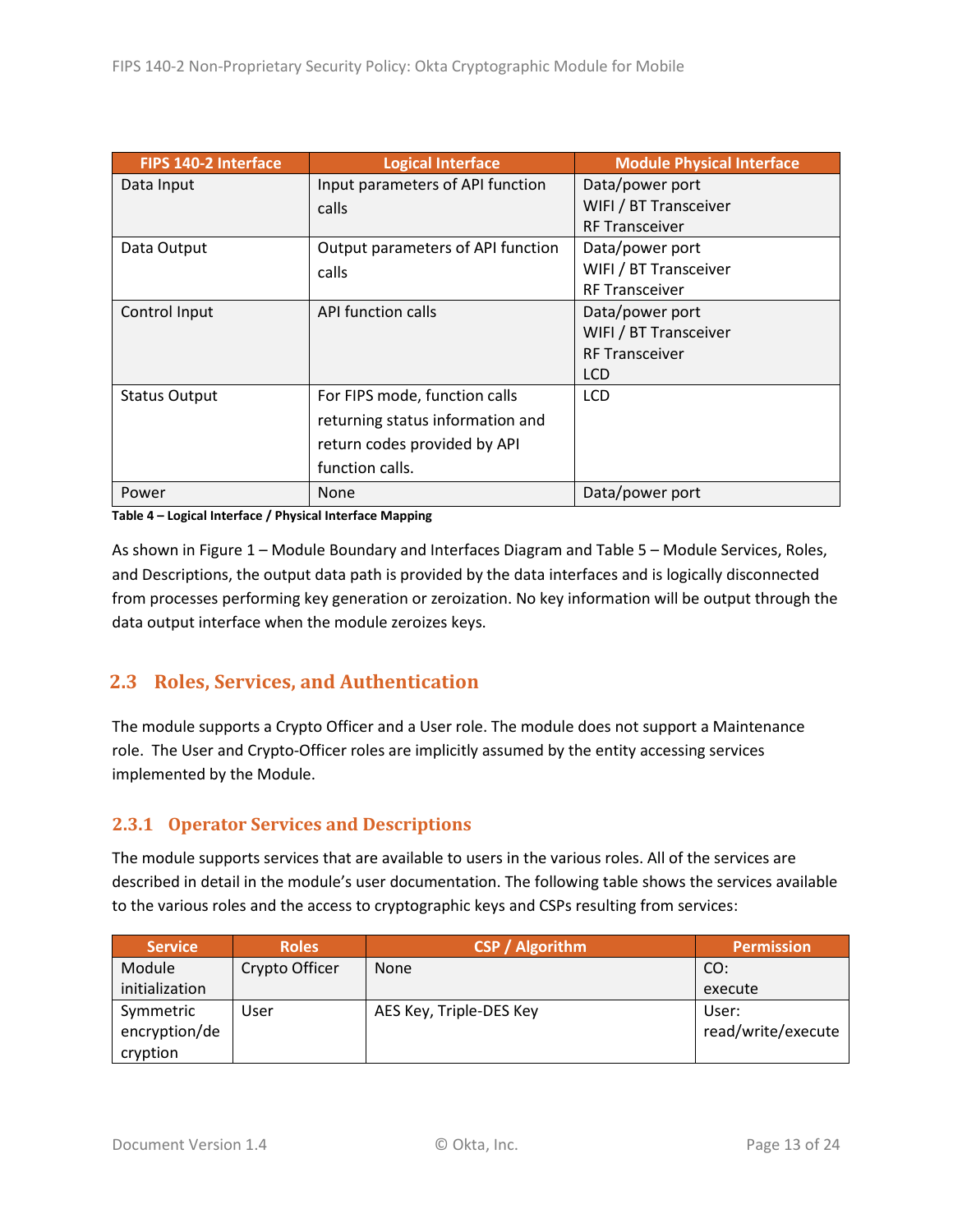| <b>Service</b> | <b>Roles</b>   | <b>CSP / Algorithm</b>                  | <b>Permission</b>  |
|----------------|----------------|-----------------------------------------|--------------------|
| Digital        | User           | RSA Private Key, DSA Private Key, ECDSA | User:              |
| signature      |                | Private Key                             | read/write/execute |
| generation     |                |                                         |                    |
| Digital        | User           | RSA Public Key, DSA Public Key, ECDSA   | User:              |
| Signature      |                | Public Key                              | read/write/execute |
| verification   |                |                                         |                    |
| Symmetric key  | User           | AES Key, Triple-DES Key                 | User:              |
| generation     |                |                                         | read/write/execute |
| Asymmetric     | User           | DSA Private Key, ECDSA Private Key      | User:              |
| key            |                |                                         | read/write/execute |
| generation     |                |                                         |                    |
| Keyed Hash     | User           | <b>HMAC Key</b>                         | User:              |
| (HMAC)         |                | HMAC SHA-1, HMAC SHA-224, HMAC SHA-     | read/write/execute |
|                |                | 256, HMAC SHA-384, HMAC SHA-512         |                    |
| Message        | User           | SHA-1, SHA-224, SHA-256, SHA-384, SHA-  | User:              |
| digest (SHS)   |                | 512                                     | read/write/execute |
| Random         | User           | DRBG Internal State, DRBG Entropy       | User:              |
| number         |                |                                         | read/write/execute |
| generation     |                |                                         |                    |
| Show status    | Crypto Officer | None                                    | User and CO:       |
|                | User           |                                         | execute            |
| Self test      | User           | None                                    | User:              |
|                |                |                                         | read/execute       |
| Zeroize        | Crypto Officer | All CSPs                                | CO:                |
|                | User           |                                         | read/write/execute |
|                |                |                                         |                    |

#### <span id="page-13-2"></span>**Table 5 – Module Services, Roles, and Descriptions**

The operator is required to review the sections *Approved Cryptographic Algorithms*, *Non-Approved Cryptographic Algorithms*, and *Guidance and Secure Operation* to ensure only approved algorithms are used.

#### <span id="page-13-0"></span>**2.3.2 Operator Authentication**

As required by FIPS 140-2, there are two roles (a Crypto Officer role and User role) in the module that operators may assume. As allowed by Level 1, the module does not support authentication to access services. As such, there are no applicable authentication policies. Access control policies are implicitly defined by the services available to the roles as specified in Table 5 – Module [Services, Roles,](#page-13-2) and [Descriptions.](#page-13-2)

#### <span id="page-13-1"></span>**2.4 Physical Security**

This section of requirements does not apply to this module. The module is a software-only module and does not implement any physical security mechanisms.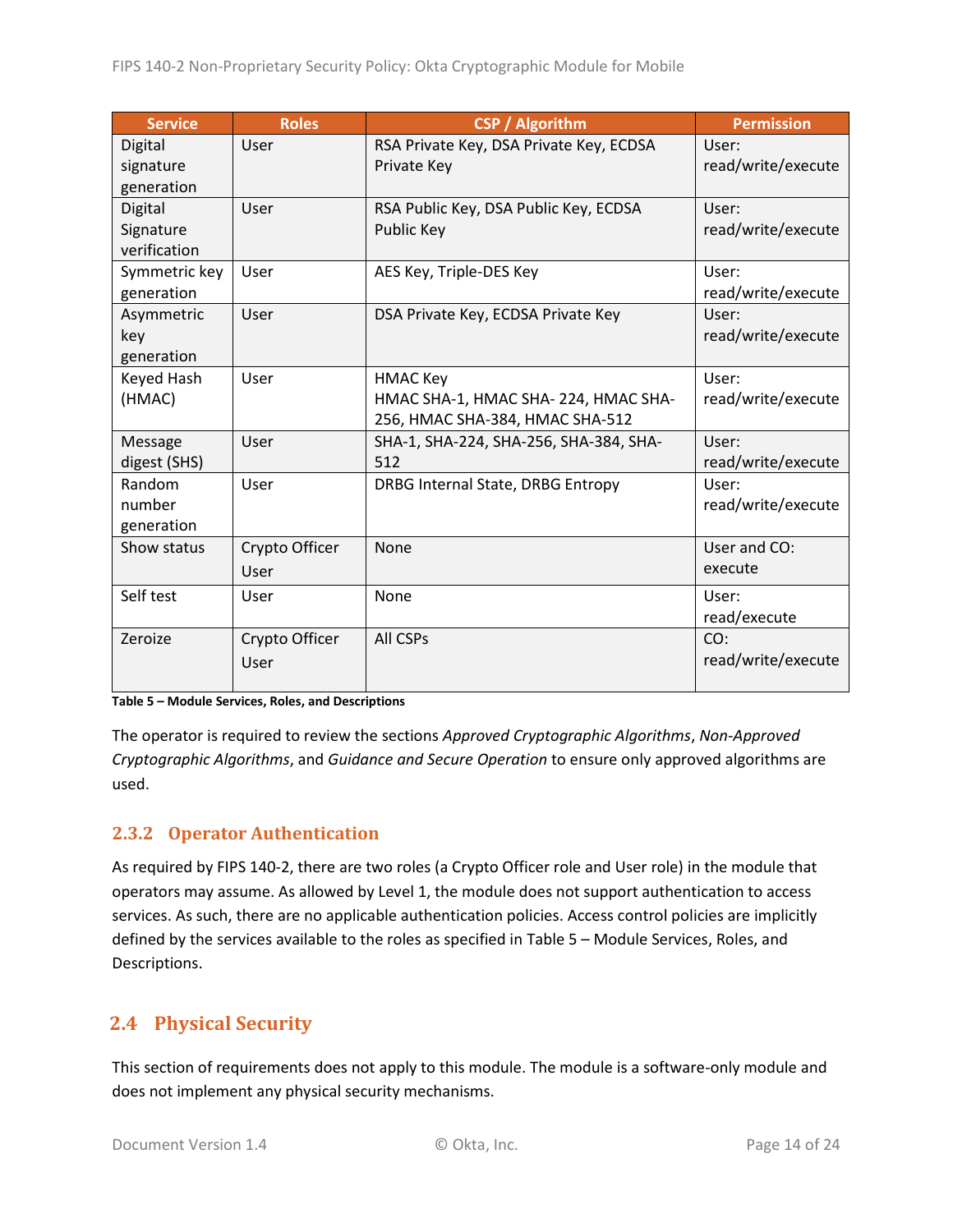### <span id="page-14-0"></span>**2.5 Operational Environment**

The module operates on a general purpose device (GPD) running a general purpose operating system (GPOS). For FIPS purposes, the module is running on this operating system in single user mode and does not require any additional configuration to meet the FIPS requirements.

The module was tested on the following platforms:

| <b>Platform</b> | <b>Operating System</b> | CPU(s)        |  |
|-----------------|-------------------------|---------------|--|
| iPad 3          | IOS 5.1, 6, 7           | ARM A5X       |  |
| Galaxy Nexus    | Android 4.0             | ARM Cortex-A9 |  |

#### **Table 6 – Tested Environments**

FIPS 140-2 validation compliance is maintained for other compatible operating systems (in single user mode) where the module source code is unmodified, and the requirements outlined in NIST IG G.5 are met. No claim can be made as to the correct operation of the module or the security strengths of the generated keys when ported to an operational environment that is not listed on the validation certificate.

The module, when compiled from the same unmodified source code, is vendor-affirmed to be FIPS 140- 2 compliant when running on the following supported operating systems for which operational testing and algorithm testing were not performed:

- iOS 8
- iOS 9
- iOS 10
- iOS 11
- iOS 12
- $\bullet$  iOS 13
- $\bullet$  iOS 14
- Android Marshmallow (version 6.0)
- Android Nougat (version 7.0)
- Android Oreo (version 8.0)
- Android Pie (version 9.0)

The GPD(s) used during testing met Federal Communications Commission (FCC) FCC Electromagnetic Interference (EMI) and Electromagnetic Compatibility (EMC) requirements for business use as defined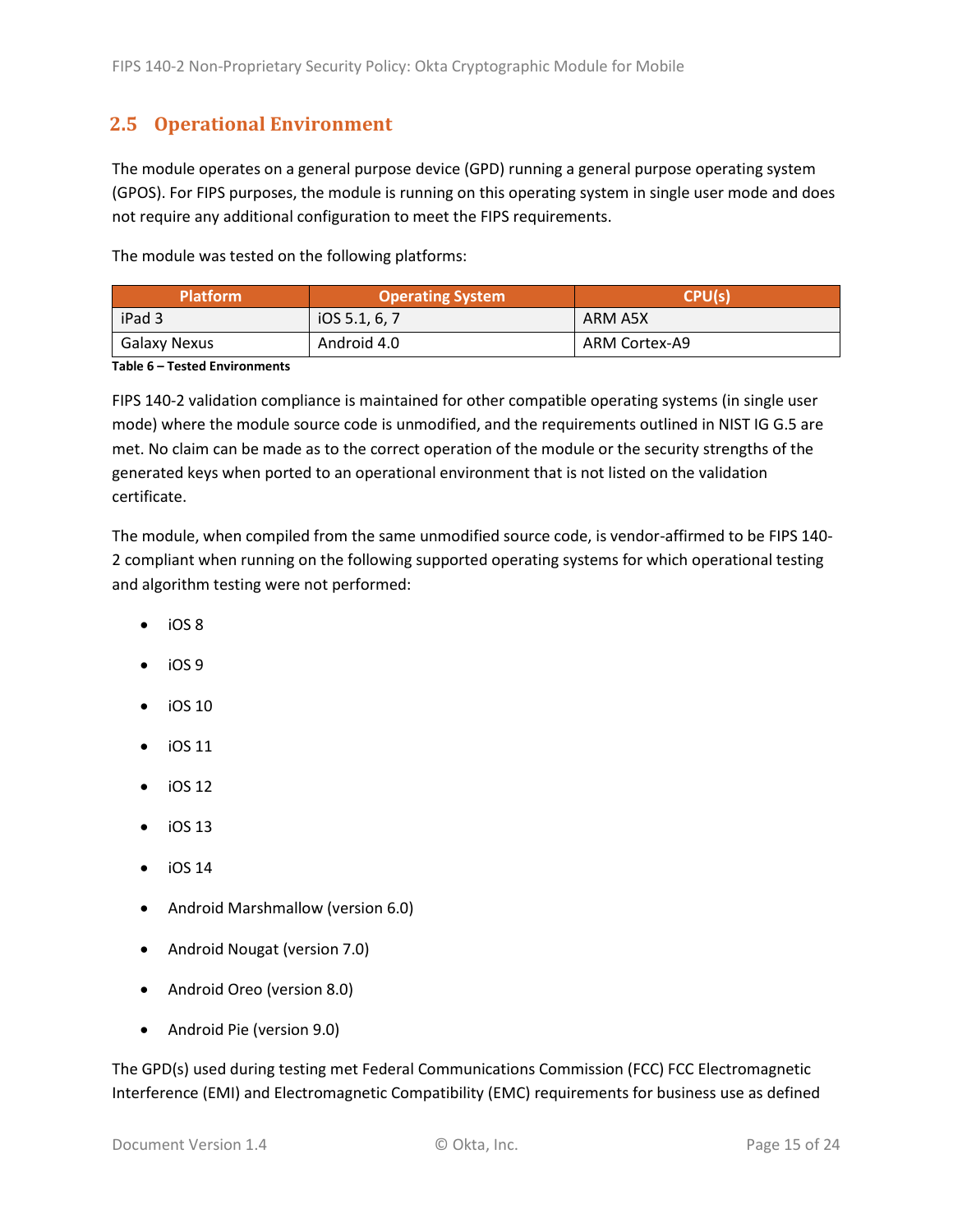by 47 Code of Federal Regulations, Part15, Subpart B. FIPS 140-2 validation compliance is maintained when the module is operated on other versions of the GPOS running in single user mode, assuming that the requirements outlined in NIST IG G.5 are met.

### <span id="page-15-0"></span>**2.6 Cryptographic Key Management**

The table below provides a complete list of Critical Security Parameters used within the module:

| <b>Keys and CSPs</b>             | <b>Storage</b><br><b>Locations</b> | <b>Storage</b><br><b>Method</b> | <b>Input</b><br><b>Method</b> | <b>Output</b><br><b>Method</b> | <b>Zeroization</b> | <b>Access</b> |
|----------------------------------|------------------------------------|---------------------------------|-------------------------------|--------------------------------|--------------------|---------------|
| AES Key (128,                    | <b>RAM</b>                         | Plaintext                       | API call                      | None                           | power cycle        | CO: RWD       |
| 192, 256 bits)                   |                                    |                                 | parameter                     |                                | cleanse()          |               |
|                                  |                                    |                                 |                               |                                |                    | U: RWD        |
| Encrypt/Decrypt                  |                                    |                                 |                               |                                |                    |               |
| operations                       |                                    |                                 |                               |                                |                    |               |
| Used to generate                 |                                    |                                 |                               |                                |                    |               |
| and verify MACs                  |                                    |                                 |                               |                                |                    |               |
| with AES as part                 |                                    |                                 |                               |                                |                    |               |
| of the CMAC                      |                                    |                                 |                               |                                |                    |               |
| algorithm.                       |                                    |                                 |                               |                                |                    |               |
| Triple-DES Key                   | <b>RAM</b>                         | Plaintext                       | API call                      | None                           | power cycle        | CO: RWD       |
| (168 bits)                       |                                    |                                 | parameter                     |                                | cleanse()          |               |
|                                  |                                    |                                 |                               |                                |                    | U: RWD        |
| Used for                         |                                    |                                 |                               |                                |                    |               |
| Encrypt/Decrypt                  |                                    |                                 |                               |                                |                    |               |
| operations.                      |                                    |                                 |                               |                                |                    |               |
| Used for                         |                                    |                                 |                               |                                |                    |               |
| generating and<br>verifying MACs |                                    |                                 |                               |                                |                    |               |
| with Triple-DES                  |                                    |                                 |                               |                                |                    |               |
| as part of the                   |                                    |                                 |                               |                                |                    |               |
| CMAC algorithm.                  |                                    |                                 |                               |                                |                    |               |
| RSA Public Key                   | <b>RAM</b>                         | Plaintext                       | API call                      | API call                       | power cycle        | CO: RWD       |
| (1024, 1536,                     |                                    |                                 | parameter                     | parameter                      | cleanse()          |               |
| 2048, 3072, 4096                 |                                    |                                 |                               |                                |                    | U: RWD        |
| bits)                            |                                    |                                 |                               |                                |                    |               |
|                                  |                                    |                                 |                               |                                |                    |               |
| <b>RSA</b>                       |                                    |                                 |                               |                                |                    |               |
| public/private                   |                                    |                                 |                               |                                |                    |               |
| keys used to sign                |                                    |                                 |                               |                                |                    |               |
| and verify data.                 |                                    |                                 |                               |                                |                    |               |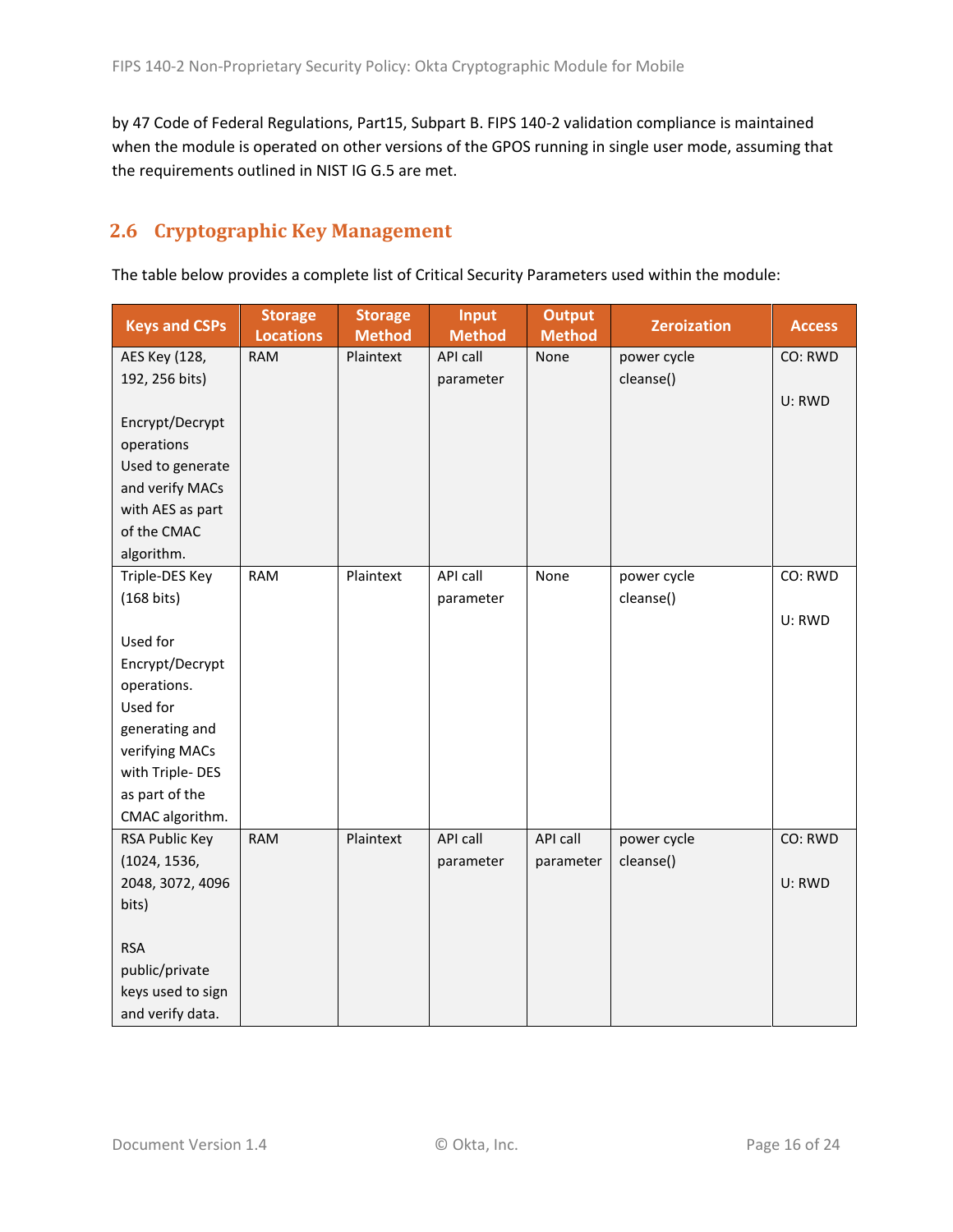| <b>Keys and CSPs</b>                  | <b>Storage</b><br><b>Locations</b> | <b>Storage</b><br><b>Method</b> | <b>Input</b><br><b>Method</b> | <b>Output</b><br><b>Method</b> | <b>Zeroization</b> | <b>Access</b> |
|---------------------------------------|------------------------------------|---------------------------------|-------------------------------|--------------------------------|--------------------|---------------|
| RSA Private Key                       | <b>RAM</b>                         | Plaintext                       | API call                      | API call                       | power cycle        | CO: RWD       |
| (2048, 3072,                          |                                    |                                 | parameter                     | parameter                      | cleanse()          |               |
| 4096 bits)                            |                                    |                                 |                               |                                |                    | U: RWD        |
|                                       |                                    |                                 |                               |                                |                    |               |
| <b>RSA</b>                            |                                    |                                 |                               |                                |                    |               |
| public/private                        |                                    |                                 |                               |                                |                    |               |
| keys used to sign<br>and verify data. |                                    |                                 |                               |                                |                    |               |
| <b>DSA Public Key</b>                 | <b>RAM</b>                         | Plaintext                       | <b>API call</b>               | API call                       | power cycle        | CO: RWD       |
| (1024, 2048, and                      |                                    |                                 | parameter                     | parameter                      | cleanse()          |               |
| 3072 bits)                            |                                    |                                 |                               |                                |                    | U: RWD        |
|                                       |                                    |                                 |                               |                                |                    |               |
| <b>DSA</b>                            |                                    |                                 |                               |                                |                    |               |
| public/private                        |                                    |                                 |                               |                                |                    |               |
| keys used to sign                     |                                    |                                 |                               |                                |                    |               |
| and verify data.                      |                                    |                                 |                               |                                |                    |               |
| DSA Private Key                       | <b>RAM</b>                         | Plaintext                       | API call                      | API call                       | power cycle        | CO: RWD       |
| (2048, and 3072                       |                                    |                                 | parameter                     | parameter                      | cleanse()          |               |
| bits)                                 |                                    |                                 |                               |                                |                    | U: RWD        |
|                                       |                                    |                                 |                               |                                |                    |               |
| <b>DSA</b><br>public/private          |                                    |                                 |                               |                                |                    |               |
| keys used to sign                     |                                    |                                 |                               |                                |                    |               |
| and verify data.                      |                                    |                                 |                               |                                |                    |               |
| HMAC Key (≥ 112                       | <b>RAM</b>                         | Plaintext                       | API call                      | API call                       | power cycle        | CO: RWD       |
| bits)                                 |                                    |                                 | parameter                     | parameter                      | cleanse()          |               |
|                                       |                                    |                                 |                               |                                |                    | U: RWD        |
| HMAC keys used                        |                                    |                                 |                               |                                |                    |               |
| to generate and                       |                                    |                                 |                               |                                |                    |               |
| verify MACs on                        |                                    |                                 |                               |                                |                    |               |
| data.                                 |                                    |                                 |                               |                                |                    |               |
| <b>Integrity Key</b>                  | Module                             | Plaintext                       | None                          | None                           | None               | CO: RWD       |
|                                       | Binary                             |                                 |                               |                                |                    |               |
|                                       |                                    |                                 |                               |                                |                    | U: RWD        |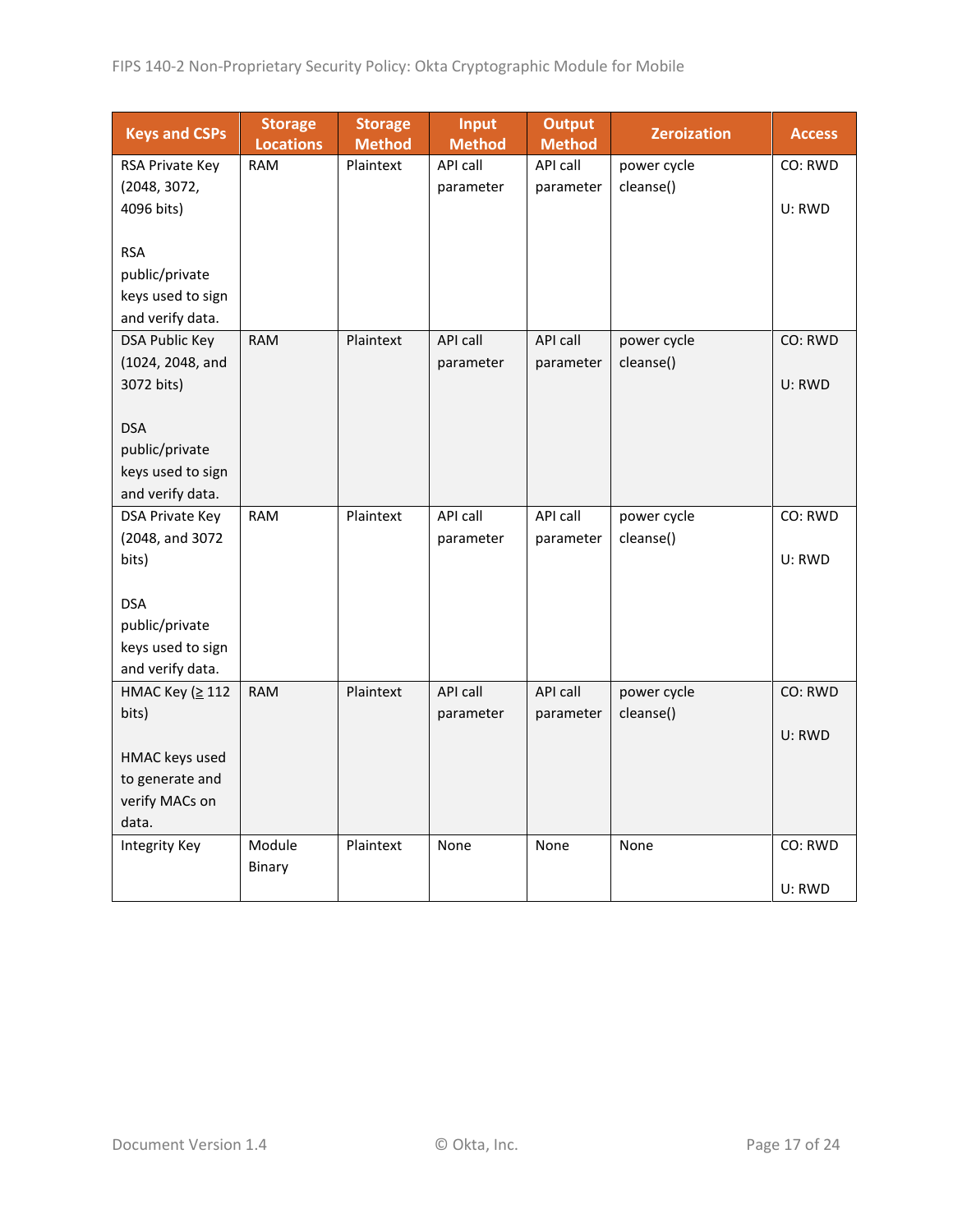| <b>Keys and CSPs</b>    | <b>Storage</b><br><b>Locations</b> | <b>Storage</b><br><b>Method</b> | <b>Input</b><br><b>Method</b> | <b>Output</b><br><b>Method</b> | <b>Zeroization</b> | <b>Access</b> |
|-------------------------|------------------------------------|---------------------------------|-------------------------------|--------------------------------|--------------------|---------------|
| <b>ECDSA Private</b>    | <b>RAM</b>                         | Plaintext                       | API call                      | API call                       | power cycle        | CO: RWD       |
| Key (PKG: Curves        |                                    |                                 | parameter                     | parameter                      | cleanse()          |               |
| (P-224, P-256, P-       |                                    |                                 |                               |                                |                    | U: RWD        |
| 384, P-521, K-          |                                    |                                 |                               |                                |                    |               |
| 233, K-283, K-          |                                    |                                 |                               |                                |                    |               |
| 409, K-571, B-          |                                    |                                 |                               |                                |                    |               |
| 233, B-283, B-          |                                    |                                 |                               |                                |                    |               |
| 409 & B-571)            |                                    |                                 |                               |                                |                    |               |
| PKV: Curves All         |                                    |                                 |                               |                                |                    |               |
| P, K & B)               |                                    |                                 |                               |                                |                    |               |
|                         |                                    |                                 |                               |                                |                    |               |
| <b>ECDSA</b>            |                                    |                                 |                               |                                |                    |               |
| public/private          |                                    |                                 |                               |                                |                    |               |
| keys used to sign       |                                    |                                 |                               |                                |                    |               |
| and verify data.        |                                    |                                 |                               |                                |                    |               |
| <b>ECDSA Public Key</b> | <b>RAM</b>                         | Plaintext                       | API call                      | API call                       | power cycle        | CO: RWD       |
| (PKG: Curves (P-        |                                    |                                 | parameter                     | parameter                      | cleanse()          |               |
| 224, P-256, P-          |                                    |                                 |                               |                                |                    | U: RWD        |
| 384, P-521, K-          |                                    |                                 |                               |                                |                    |               |
| 233, K-283, K-          |                                    |                                 |                               |                                |                    |               |
| 409, K-571, B-          |                                    |                                 |                               |                                |                    |               |
| 233, B-283, B-          |                                    |                                 |                               |                                |                    |               |
| 409 & B-571)            |                                    |                                 |                               |                                |                    |               |
| PKV: Curves All         |                                    |                                 |                               |                                |                    |               |
| P, K & B)               |                                    |                                 |                               |                                |                    |               |
|                         |                                    |                                 |                               |                                |                    |               |
| <b>ECDSA</b>            |                                    |                                 |                               |                                |                    |               |
| public/private          |                                    |                                 |                               |                                |                    |               |
| keys used to sign       |                                    |                                 |                               |                                |                    |               |
| and verify data.        |                                    |                                 |                               |                                |                    |               |
| <b>DRBG Internal</b>    | <b>RAM</b>                         | Plaintext                       | None                          | None                           | power cycle        | CO: RWD       |
| state (V,C, Key         |                                    |                                 |                               |                                | cleanse()          |               |
| value)                  |                                    |                                 |                               |                                |                    | U: RWD        |
| V and key are           |                                    |                                 |                               |                                |                    |               |
| used as part of         |                                    |                                 |                               |                                |                    |               |
| <b>HMAC and CTR</b>     |                                    |                                 |                               |                                |                    |               |
| DRBG process. V         |                                    |                                 |                               |                                |                    |               |
| and C are used as       |                                    |                                 |                               |                                |                    |               |
| part of HASH            |                                    |                                 |                               |                                |                    |               |
| DRBG process.           |                                    |                                 |                               |                                |                    |               |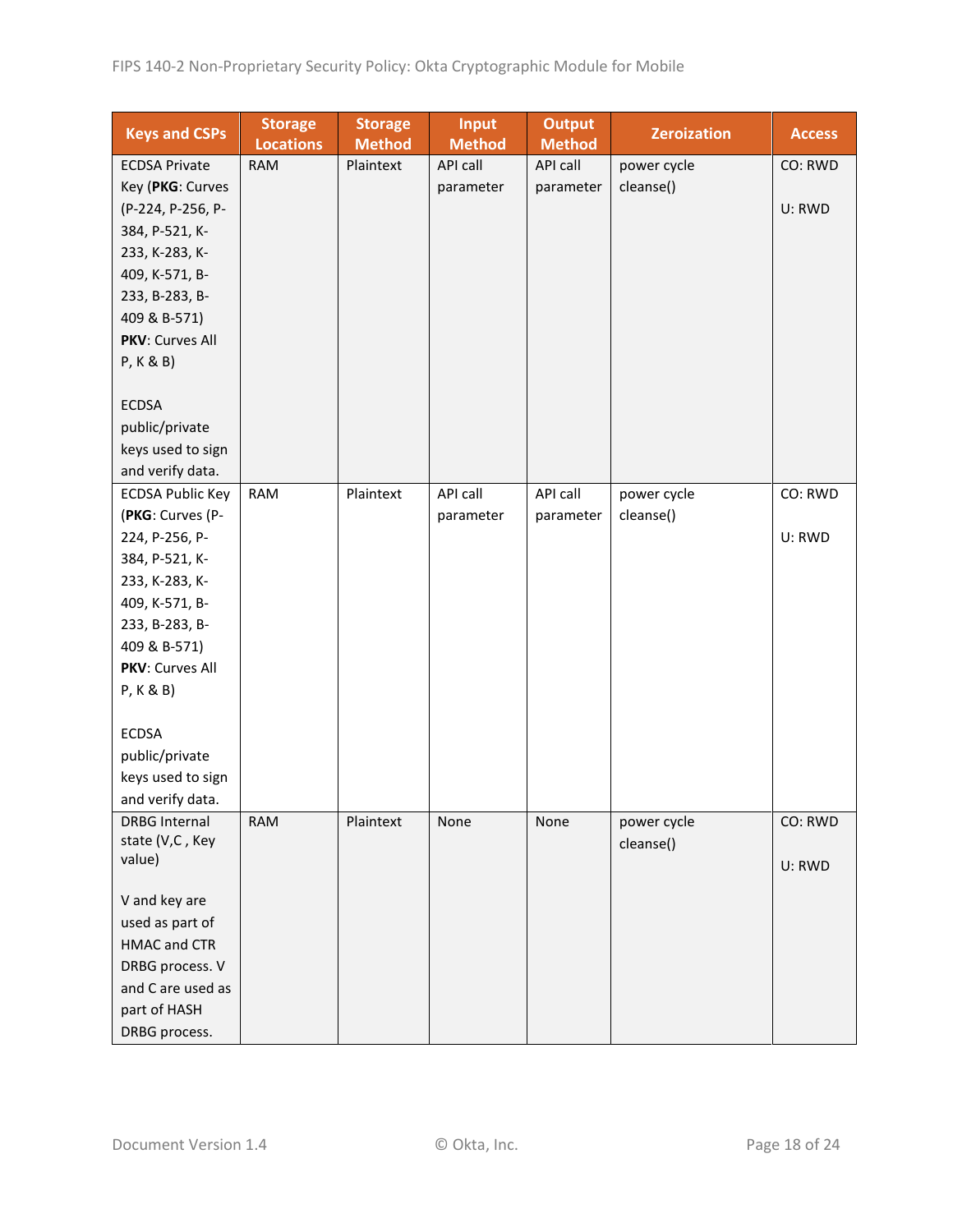| <b>Keys and CSPs</b> | <b>Storage</b><br>Locations | <b>Storage</b><br>Method | Input<br><b>Method</b> | <b>Output</b><br><b>Method</b> | <b>Zeroization</b> | <b>Access</b> |
|----------------------|-----------------------------|--------------------------|------------------------|--------------------------------|--------------------|---------------|
| <b>DRBG Entropy</b>  | <b>RAM</b>                  | Plaintext                | API call               | None                           | power cycle        | CO: RWD       |
|                      |                             |                          | parameter              |                                | cleanse()          |               |
| Entropy input        |                             |                          |                        |                                |                    | U: RWD        |
| strings used as      |                             |                          |                        |                                |                    |               |
| part of the DRBG     |                             |                          |                        |                                |                    |               |
| process.             |                             |                          |                        |                                |                    |               |

 $R = Read$  W = Write D = Delete

#### **Table 7 – Module Keys/CSPs**

*Please note that keys can be generated by the module for the services that require those keys, but the keys will always be input via an API call.*

The application that uses the module is responsible for appropriate destruction and zeroization of the key material. The module provides functions for key allocation and destruction which overwrite the memory that is occupied by the key information with zeros before it is deallocated.

#### <span id="page-18-0"></span>**2.6.1 Random Number Generation**

The module uses SP800-90A DRBGs for creation of asymmetric and symmetric keys.

The module accepts input from entropy sources external to the cryptographic boundary for use as seed material for the module's Approved DRBGs. The calling application of the module shall use entropy sources that meet the security strength required for the random bit generation mechanism as shown in NIST Special Publication 800-90A Table 2 (Hash\_DRBG, HMAC\_DRBG) and Table 3 (CTR\_DRBG). At a minimum, the entropy source shall provide at least 128-bits of entropy to the DRBG.

The module performs continual tests on the random numbers it uses to ensure that the seed input to the Approved DRBGs do not have the same value. The module also performs continual tests on the output of the Approved DRBGs to ensure that consecutive random numbers do not repeat.

In accordance with FIPS 140-2 IG D.12, the cryptographic module performs Cryptographic Key Generation (CKG) for asymmetric keys as per NIST SP 800-133rev2 (vendor affirmed). The resulting symmetric key or asymmetric seed is an unmodified output from a DRBG.

The AES GCM IV generation is in compliance with the RFC5288 and RFC5289 and shall only be used for the TLS protocol version 1.2 to be compliant with [FIPS140-2\_IG] IG A.5, provision 1 ("TLS protocol IV generation"); thus, the module is compliant with [SP800-52].

The module makes no assurance of the minimum strength of random strings and generated keys.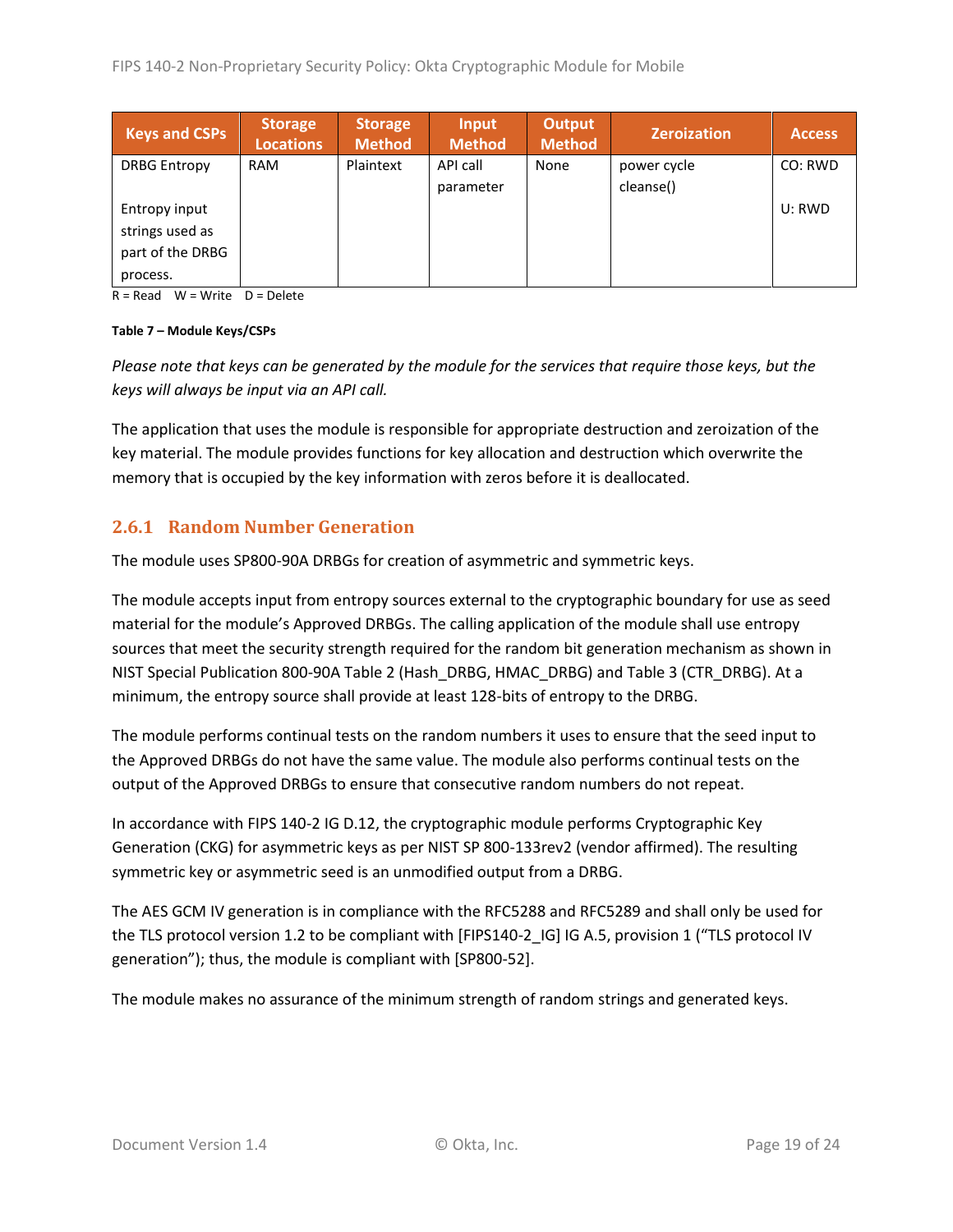#### <span id="page-19-0"></span>**2.6.2 Key/Critical Security Parameter (CSP) Authorized Access and Use by Role and Service/Function**

An authorized application as user (the User role) has access to all key data generated during the operation of the module.

#### <span id="page-19-1"></span>**2.6.3 Key/CSP Storage**

Public and private keys are provided to the module by the calling process and are destroyed when released by the appropriate API function calls or during power cycle. The module does not perform persistent storage of keys.

#### <span id="page-19-2"></span>**2.6.4 Key/CSP Zeroization**

The application is responsible for calling the appropriate destruction functions from the API. The destruction functions then overwrite the memory occupied by keys with zeros and deallocates the memory. This occurs during process termination / power cycle. Keys are immediately zeroized upon deallocation, which sufficiently protects the CSPs from compromise.

#### <span id="page-19-3"></span>**2.7 Self-Tests**

FIPS 140-2 requires that the module perform self tests to ensure the integrity of the module and the correctness of the cryptographic functionality at start up. In addition some functions require continuous verification of function, such as the random number generator. All of these tests are listed and described in this section. In the event of a self-test error, the module will log the error and will halt. The module must be initialized into memory to resume function.

The following sections discuss the module's self-tests in more detail.

#### <span id="page-19-4"></span>**2.7.1 Power-On Self-Tests**

Power-on self-tests are executed automatically when the module is loaded into memory. The module verifies the integrity of the runtime executable using a HMAC-SHA1 digest computed at build time. If the fingerprints match, the power-up self-tests are then performed. If the power-up self-test is successful, a flag is set to place the module in FIPS mode. (The operator is still required to follow the guidance in Section 3 to ensure the module is running in FIPS-approved mode of operation).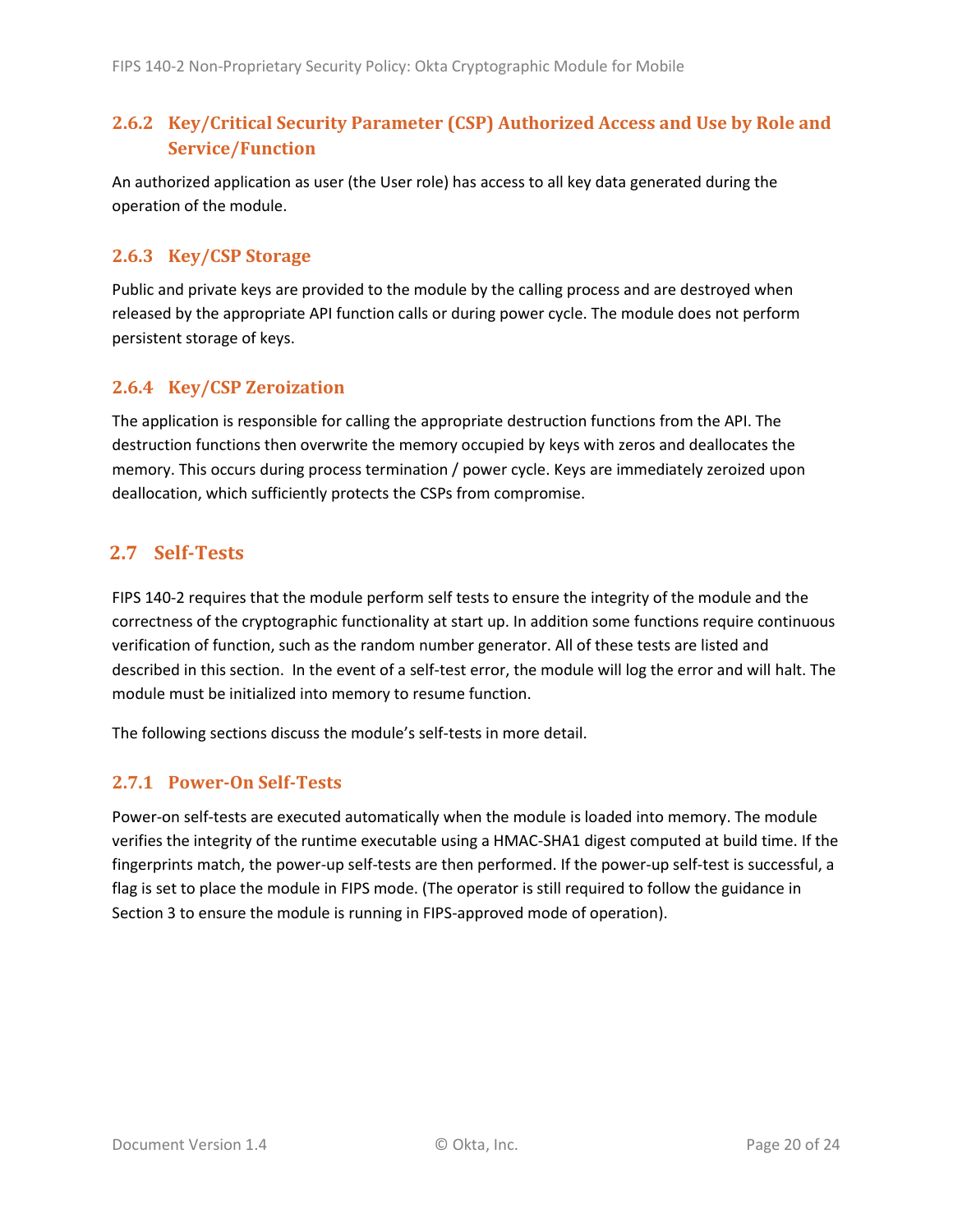| <b>TYPE</b>                     | <b>DETAIL</b>                                                |
|---------------------------------|--------------------------------------------------------------|
| Software Integrity Check        | HMAC-SHA1 on all module components<br>$\bullet$              |
| Known Answer Tests <sup>2</sup> | AES ECB mode encrypt/decrypt 128-bit key length<br>$\bullet$ |
|                                 | AES CCM mode encrypt/decrypt 192-bit key length              |
|                                 | AES GCM mode encrypt/decrypt 256-bit key length              |
|                                 | AES CMAC CBC mode, encrypt/decrypt with 128,                 |
|                                 | 192, 256-bit key lengths                                     |
|                                 | XTS-AES (legacy test)                                        |
|                                 | EC Diffie-Hellman (legacy test)                              |
|                                 | SHA-1                                                        |
|                                 | <b>SHA-224</b>                                               |
|                                 | <b>SHA-256</b>                                               |
|                                 | <b>SHA-384</b>                                               |
|                                 | SHA-512                                                      |
|                                 | HMAC-SHA1                                                    |
|                                 | HMAC-SHA224                                                  |
|                                 | HMAC-SHA256                                                  |
|                                 | HMAC-SHA384                                                  |
|                                 | HMAC-SHA512<br>$\bullet$                                     |
|                                 | RSA sign/verify using 2048 bit key, SHA-256, PKCS#1          |
|                                 | SP 800-90A DRBG (Hash_DRBG, HMAC_DRBG,                       |
|                                 | CTR DRBG)                                                    |
|                                 | Triple-DES ECB mode encrypt/decrypt 3-key                    |
|                                 | Triple-DES CMAC CBC mode generate/verify 3-key<br>٠          |
| Pair-wise Consistency Tests     | DSA sign/verify using 2048 bit key, SHA-384<br>$\bullet$     |
|                                 | ECDSA keygen/sign/verify using P-224, K-233 and<br>$\bullet$ |
|                                 | <b>SHA512</b>                                                |
|                                 | RSA (legacy test)                                            |

**Table 8 – Power-On Self-Tests**

Input, output, and cryptographic functions cannot be performed while the Module is in a self-test or error state because the module is single-threaded and will not return to the calling application until the power-up self tests are complete. If the power-up self tests fail, subsequent calls to the module will also fail - thus no further cryptographic operations are possible.

The Module performs power-up self-tests automatically during loading of the module by making use of default entry point (DEP) and no operator intervention is required.

<sup>2</sup> Note that all SHA-X KATs are tested as part of the respective HMAC SHA-X KAT. SHA-1 is also tested independently.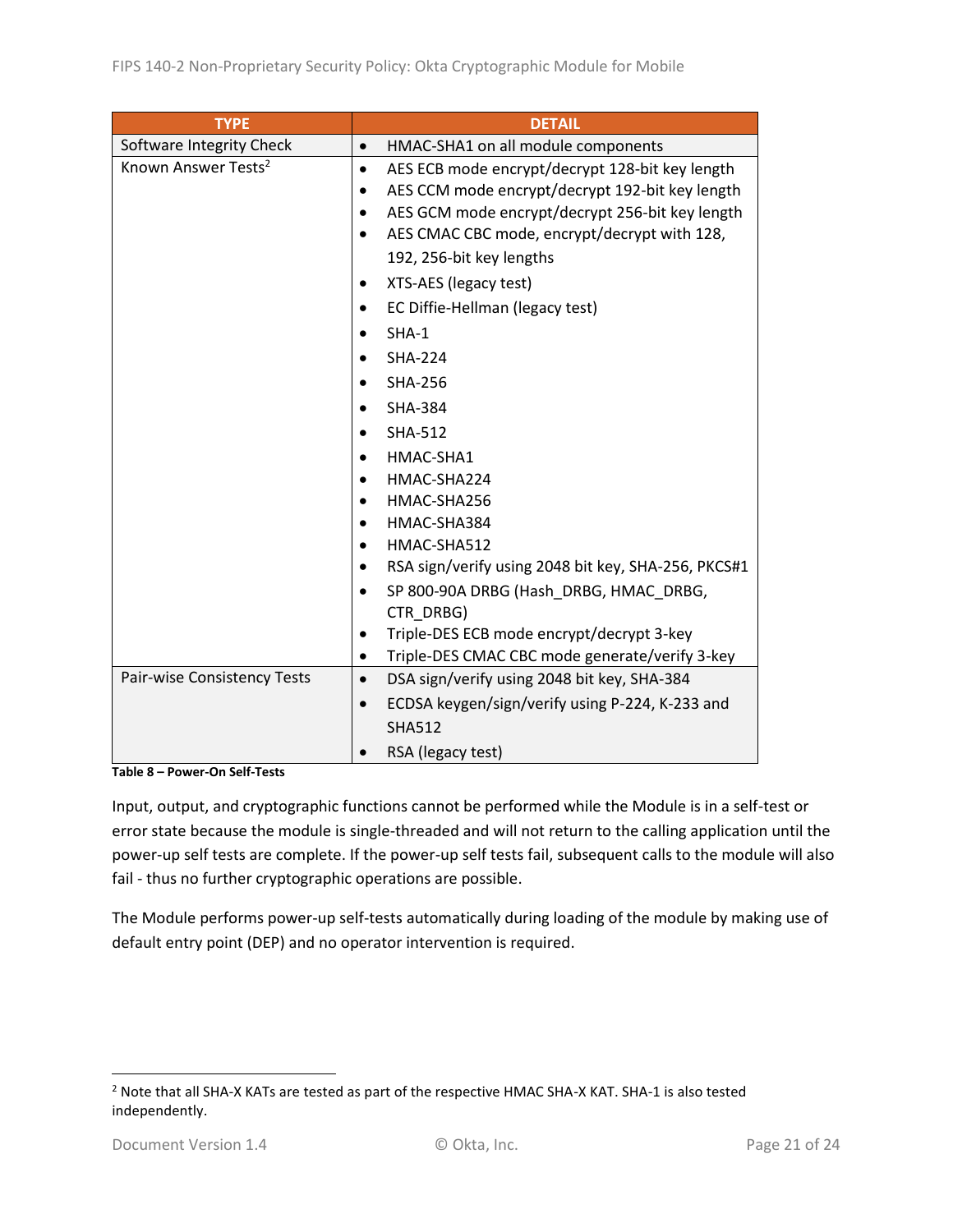#### <span id="page-21-0"></span>**2.7.2 Conditional Self-Tests**

The module implements the following conditional self-tests upon key generation, or random number generation (respectively):

| <b>TYPE</b>                 | <b>DETAIL</b>                                                                                         |
|-----------------------------|-------------------------------------------------------------------------------------------------------|
| Pair-wise Consistency Tests | <b>DSA</b>                                                                                            |
|                             | RSA (legacy test not run in FIPS mode)                                                                |
|                             | <b>ECDSA</b>                                                                                          |
| <b>Continuous RNG Tests</b> | Performed on all Approved DRBGs, the non-<br>approved X9.31 RNG, and the non-approved<br>DUAL EC DRBG |
|                             | Please note the DRBG is Tested as required by<br>[SP800-90A] Section 11                               |

**Table 9 – Conditional Self-Tests**

#### <span id="page-21-1"></span>**2.7.3 Cryptographic Function**

The module verifies the integrity of the runtime executable using a HMAC-SHA1 digest which is computed at build time. If this computed HMAC-SHA1 digest matches the stored, known digest, then the power-up self-test (consisting of the algorithm-specific Pairwise Consistency and Known Answer tests) is performed. If any component of the power-up self-test fails, an internal global error flag is set to prevent subsequent invocation of any cryptographic function calls. Any such power-up self test failure is a hard error that can only be recovered by reinstalling the module<sup>3</sup>. The power-up self-tests may be performed at any time by reloading the module.

No operator intervention is required during the running of the self-tests.

#### <span id="page-21-2"></span>**2.8 Mitigation of Other Attacks**

The Module does not contain additional security mechanisms beyond the requirements for FIPS 140-2 Level 1 cryptographic modules.

<sup>&</sup>lt;sup>3</sup> The initialization function could be re-invoked but such re-invocation does not provide a means from recovering from an integrity test or known answer test failure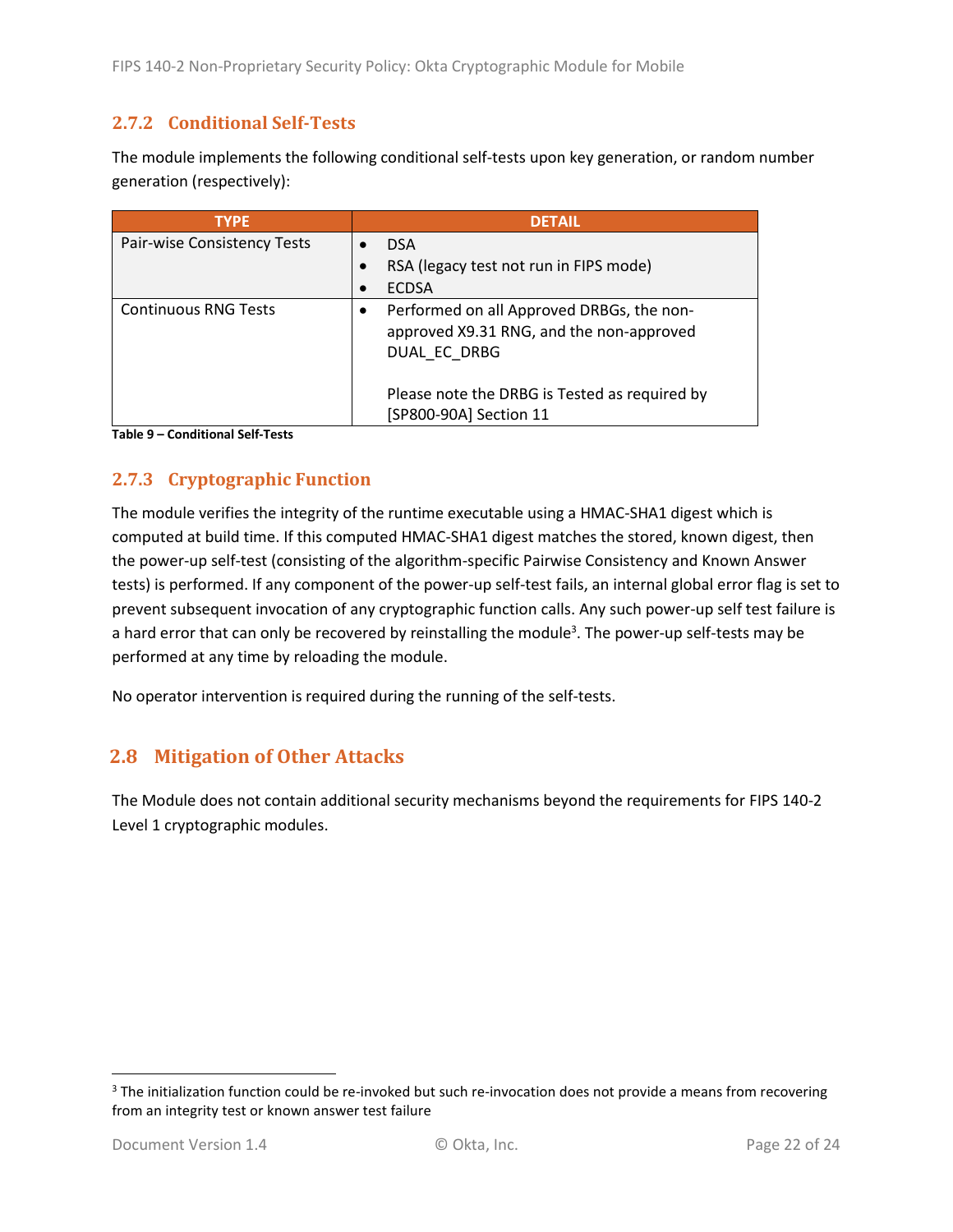## <span id="page-22-0"></span>**3 Guidance and Secure Operation**

### <span id="page-22-1"></span>**3.1 Crypto Officer Guidance**

#### <span id="page-22-2"></span>**3.1.1 Software Installation**

The module is provided directly to solution developers and is not available for direct download to the general public. The module and its host application is to be installed on an operating system specified in Sectio[n 2.5](#page-14-0) or one where portability is maintained.

#### <span id="page-22-3"></span>**3.1.2 Additional Rules of Operation**

- 1. The writable memory areas of the module (data and stack segments) are accessible only by the application so that the operating system is in "single user" mode, i.e. only the application has access to that instance of the module.
- 2. The operating system is responsible for multitasking operations so that other processes cannot access the address space of the process containing the module.

#### <span id="page-22-4"></span>**3.2 User Guidance**

#### <span id="page-22-5"></span>**3.2.1 General Guidance**

The module is not distributed as a standalone library and is only used in conjunction with the solution.

The end user of the operating system is also responsible for zeroizing CSPs via wipe/secure delete procedures.

If the module power is lost and restored, the calling application must ensure that any AES-GCM keys used for encryption or decryption are redistributed.

The counter portion of the IV is set by the module within its cryptographic boundary. When the IV exhausts the maximum number of possible values for a given session key, the first party to encounter this condition shall trigger a handshake to establish a new encryption key in accordance with RFC 5246.

The AES GCM IV generation is in compliance with the RFC5288 and RFC5289 and shall only be used for the TLS protocol version 1.2 to be compliant with [FIPS140-2 IG] IG A.5, provision 1 ("TLS protocol IV generation"); thus, the module is compliant with [SP800-52].

In the event the nonce\_explicit part of the IV exhausts the maximum number of possible values for a given session key, either party (the client or the server) that encounters this condition shall trigger a handshake to establish a new encryption key.